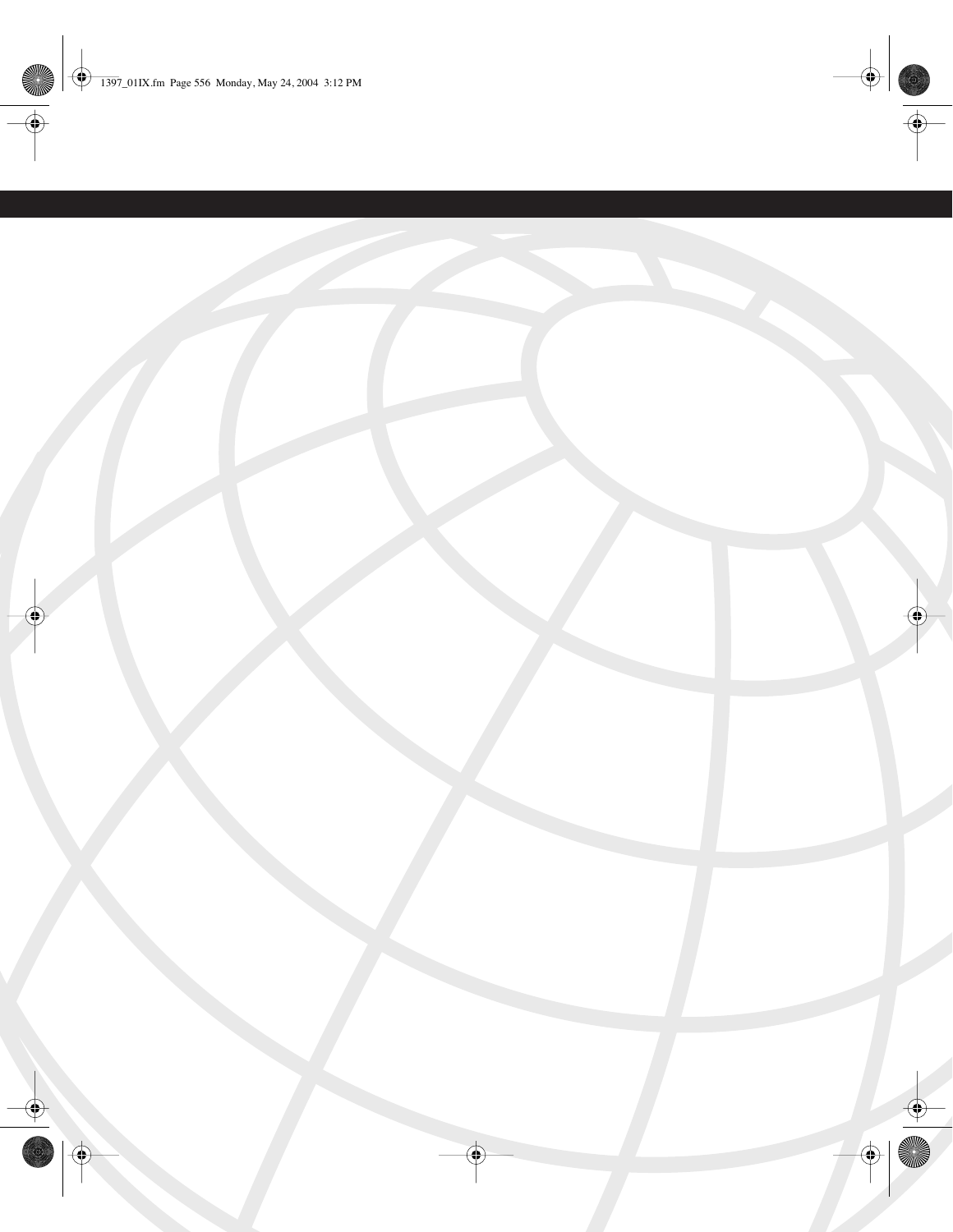#### **I N D E X**

### **Numerics**

32-bit signed integer values, converting to IP addresses, 420–422 802.1Q tunneling disabling, 185 dropping frames, 196 802.1x Ethernet port authentication, 170–174

#### **A**

AAA, 436–437 accounting, 444 authorization, 442–444 protocol selection, 437 restricting access, 439–440 RADIUS configuration, 440–442 TACACS+ configuration, 440 AAR (automated alternate routing), 66–69 configuring, 67–69 AccessXX.log application log, 355 accounting (AAA) configuring, 444 using CDR data, 394 AD (Active Directory), directory integration planning, 375–377 preparing the directory, 377–382 User Creation Base, 383–387 adapter teaming, 96 adding hard drives to servers, 22 adds, moves, and changes for unsupported CallManager operations, 390 adjusting bandwidth consumption on WANs, 58–59 administrative control traffic, encrypting, 168 administrative operations, 388–389 administrator account modifications, caveats, 104 administrator training, 25–27 advanced services, 316 Alert Log format, 485 Alerting Timeout parameter (CallManager service), 320

alerts (RTMT), preconfigured, 477–478 CallProcessingNodeCpuPegging, 478 CodeRedEntry, 478 CodeYellowEntry, 478 CriticalServiceDown, 479 DirectoryConnectionFailed, 479 DirectoryReplicationFailed, 479 ExcessiveVoiceQualityReports, 479 LowAvailableDiskSpace, 480 LowAvailableMemory, 480 LowCallManagerHeartbeatRate, 480 LowTcdServerHeartbeatRate, 480 LowTFTPServerHeartbeatRate, 480 MaliciousCallTrace, 480 MediaListExhausted, 476, 480 MgcpDChannelOutOfService, 481 NonCallProcessingNodeCpuPegging, 481 NumberOfRegisteredGatewaysDecreased, 481 NumberOfRegisteredGatewaysIncreased, 481 NumberOfRegisteredMediaDevicesDecreased, 481 NumberOfRegisteredMediaDevices-Increased, 481 NumberOfRegisteredPhonesDropped, 481 recipients, selecting, 475 RouteListExhausted, 482 allocating IP addresses, 190–191 Alpha clusters, creating, 140 analyzers (syslog), 457 Annunciator, 497 application layer, 7 applications, CDR-related third-party, 428 assessing current data infrastructure, 5 availability, 6–7 documentation, 8 security, 7–8 assigning privileges to functional groups, 359 ATM (Asynchronous Transfer Mode), WAN deployment architecture, 46–47 authenticating HSRP, 192–193 routing protocol traffic, 191–192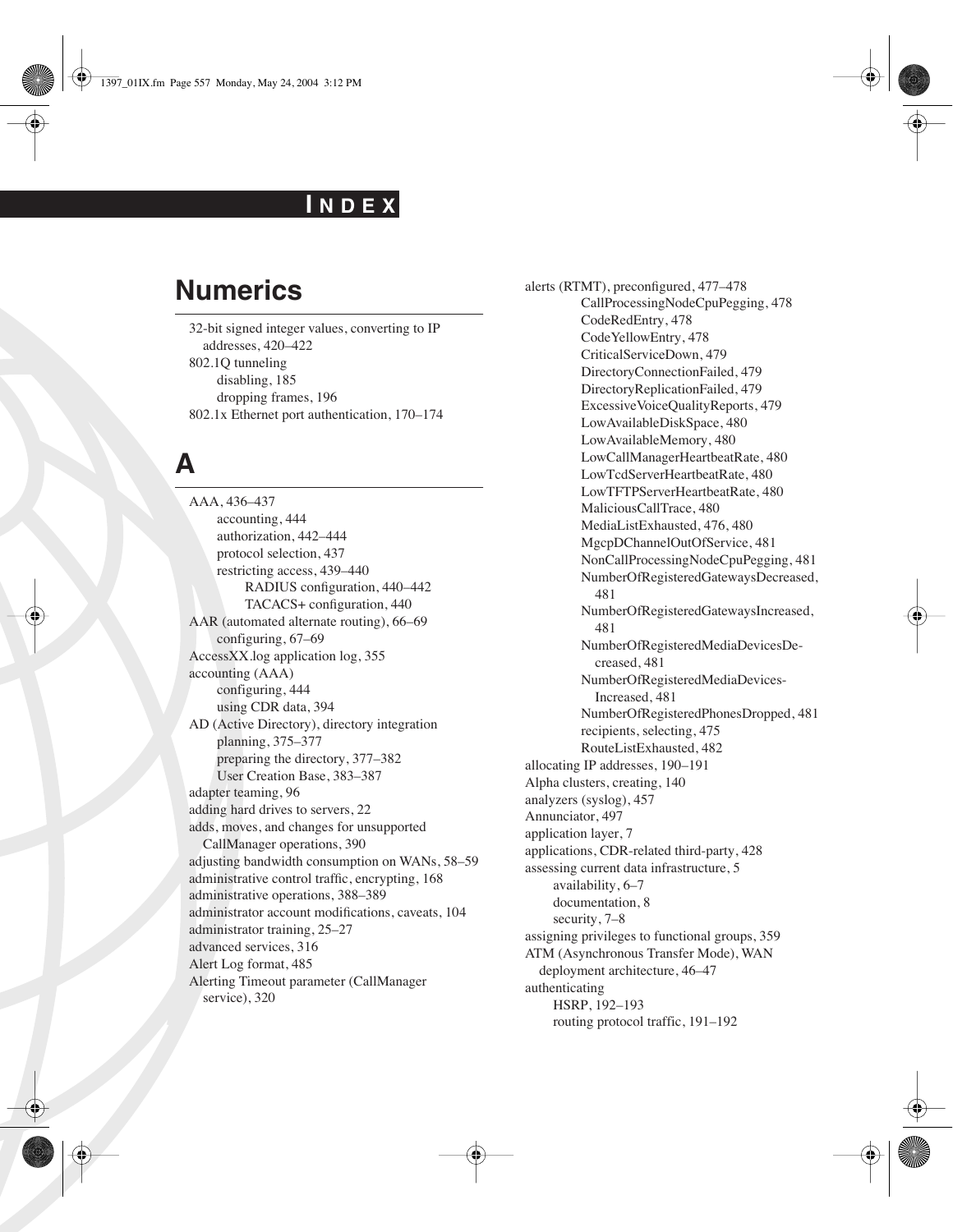authorization (AAA), configuring, 442–444 Automated Alternate Routing Enabled parameter, 322 AutoSecure feature (IOS routers), 166 availability, maintaining, 6–7 avoiding single points of failure, 161–163 AVVID Partner Program, CDR partners, 428–429

### **B**

backup servers, versus backup target, 118 backup strategies, 112 backing up CallManager servers, 113 backing up Cisco Unity messaging repository, 115 backing up frequently stored files, 114 backing up gateways, 115–116 backing up log files, 114 backing up MOH sources, 114 backing up router/switch configurations, 116 backing up Subscriber, 113–114 maintaining consistent private password phrases, 123–124 mitigating misconfiguration disasters, 116–117 performing backups with BARS, 119 checking log files for errors, 122 default backup targets, 120–121 moving backup files, 122 planning, 117 scheduling backups, 118 selecting appropriate backup server, 117 staging, ensuring backup space, 123 bandwidth consumption, adjusting on WANs, 58–59 Barge enhancements for release 4.0(1), 503 BARS (Backup and Restore System), 113 checking log files for errors, 122 ensuring backup space, 123 moving backup files, 122 performing backups, 119 default backup targets, 120–121 Restore Wizard, 126 restoring files, 125 baselining CDR data for jitter and latency, 415

BAT (Bulk Administration Tool), release 4.0 enhancements, 512 B-Channels, removing from service for maintenance, 324–325 billing, CDR data, 394 collecting, 318 BPDU Guard, preventing BPDU Spanning-Tree attacks, 181–182 broadcast storm control, disabling, 186

### **C**

CAC (Call Admission Control) locations-based, configuring, 62–65 oversubscription, preventing, 60–65 call join feature (release 4.0), 502–503 Call Log format, 487–489 call park, customizing, 326 Call Park Display Timer parameter, 326 Call Park Reversion Timer parameter, 327 callingPartyLoginUserID field (CDR), 406 callingPartyNumber field (CDR), 409 callingPartyNumberPartition field (CDR), 409 CallManager service CDR data, collecting, 318 parameters Automated Alternate Routing Enabled, 322 Call Park Reversion Timer, 327 Digit Analysis Complexity, 319 Forward Maximum Hop Count, 321 Forward No Answer Timer, 321 International Number Prefix, 325 Locations Trace Details Enabled, 319 Max Forward Hops to DN, 322 Maximum Number of Registered Devices, 320 Maximum Phone Fallback Queue Depth, 320 Offhook to First Digit Timer, 321 Speed Dial Await Further Digits, 323 Statistics Enabled, 322 Status Enquiry Poll Flag, 319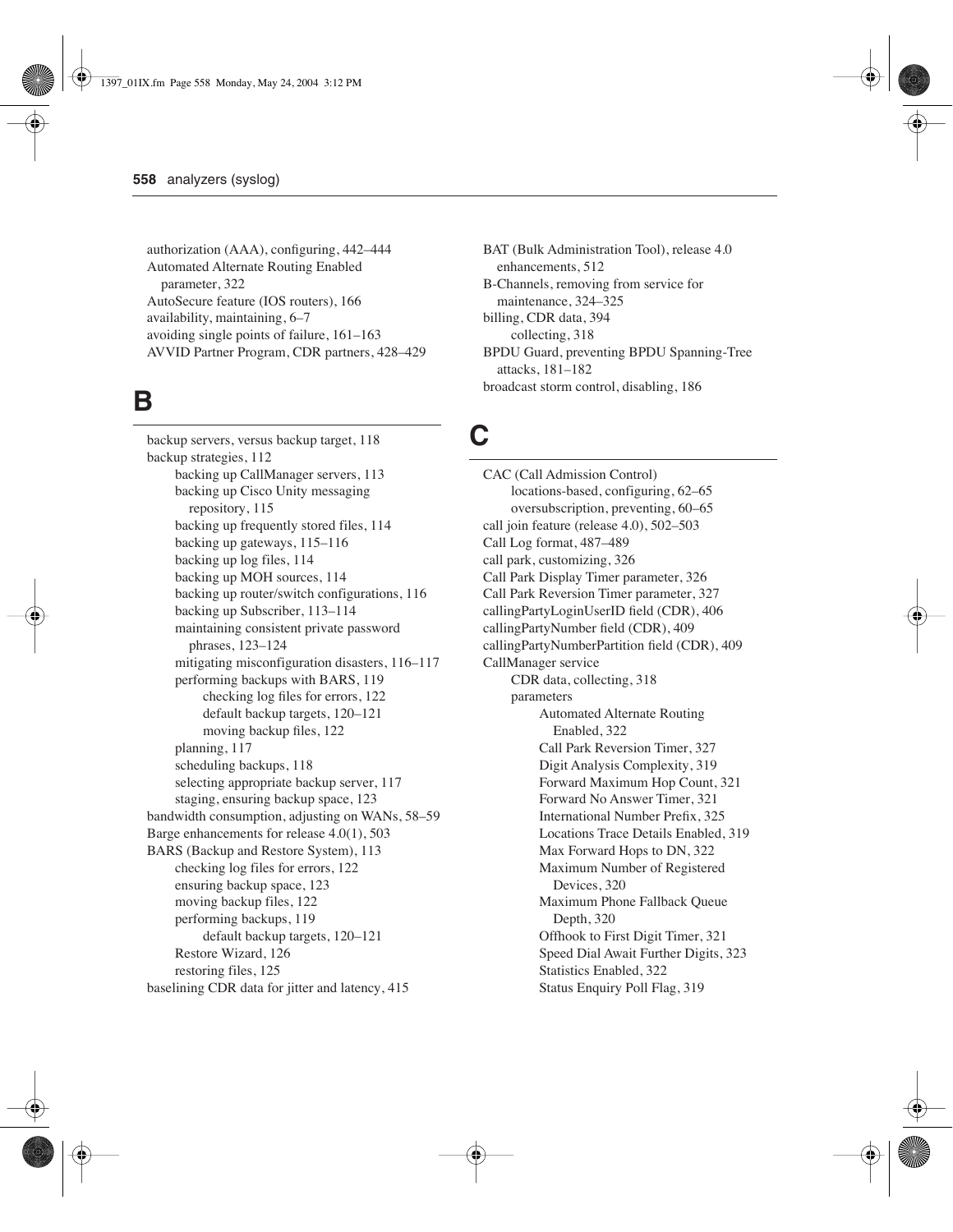T301, 320 T302, 321 CallManager Serviceability Alarm Facility configuring, 448 SNMP traps, 465 restarting services, 314 starting/stopping services, 313 CallProcessingNodeCpuPegging alert, 478 calls, diverting to voice mail, 504–505 CAR (CDR Analysis and Reporting Tool), 422 installing, caveats, 424 load settings, configuring, 422–423 quality of service, tracking, 426 reports standard, 424–425 utilization, 425–426 users, tracking, 426 CatOS devices CoS settings, ignoring, 174 OOB management, implementing, 167–168 cause codes ITU Q.850, 410–413 MLPP, 406–407 cBarge, 503 CBR (constant bit rate), 46 CCM Directory Manager account, permissions, 381 CCM trace data, customizing with service parameters, 319 CCMAdministrator user account, 353 tracing logins, 361–362 ccmCallManagerFailed trap, 463 ccmGatewayFailed trap, 464 ccmGatewayLayer2Change trap, 464 ccmMaliciousCall trap, 465 ccmMediaResourceListExhausted trap, 464 ccmPhoneFailed trap, 463 ccmPhoneStatusUpdate trap, 463 ccmQualityReport trap, 465 ccmRouteListExhausted trap, 464 CDR data 32-bit signed integer values, converting to IP addresses, 420–422 collecting, 394–395 limiting entries, 395–396 method of, documenting, 15 service parameters, 395

enterprise parameters, 396–397 examples of normal calls, 414–415 of unsuccessful calls, 416 exporting, 418–419 fields, 399–403 most commonly used, 409–410 updates for Release 4.0, 404–407 for billing, 394 jitter, baselining, 415 latency, baselining, 415 querying SQL database, 417 third-party applications, 428 time stamps, converting to human-readable form, 419–420 CDR UNC Path enterprise parameter, 345 centralized CallManager architecture, gateway selection, 85–87 centralized deployment AAR, 66, 68–69 with ATM, 46 with Frame Relay, 45 with leased lines, 44–45 with MPLS, 47–48 with V3PN, 48 changing service parameters, 316 service status, 312 Cisco CallManager Attendant Console enhancements (release 4.0), 514 Cisco CDR Insert service, 338 Cisco Customer Directory Configuration Plugin, 374 Cisco Extended Functions service, 339–340 Cisco Extension Mobility service, 342 Cisco IOS Software, AutoSecure feature, 166 Cisco Secure ACS, configuring for DC Directory communication, 437–439 Cisco Security Agent, hardening CallManager and voice application servers, 200–202 Cisco Serviceability Reporter service, 340, 484 Cisco Telephony Call Dispatcher service, 335 Cisco Unity messaging repository, backing up, 115 Cisco VT Advantage, 499 ciscoatGUID attribute (User object), 372 ciscoatUserProfile attribute (User Object), 372 ciscoatUserProfileString attribute (User object), 372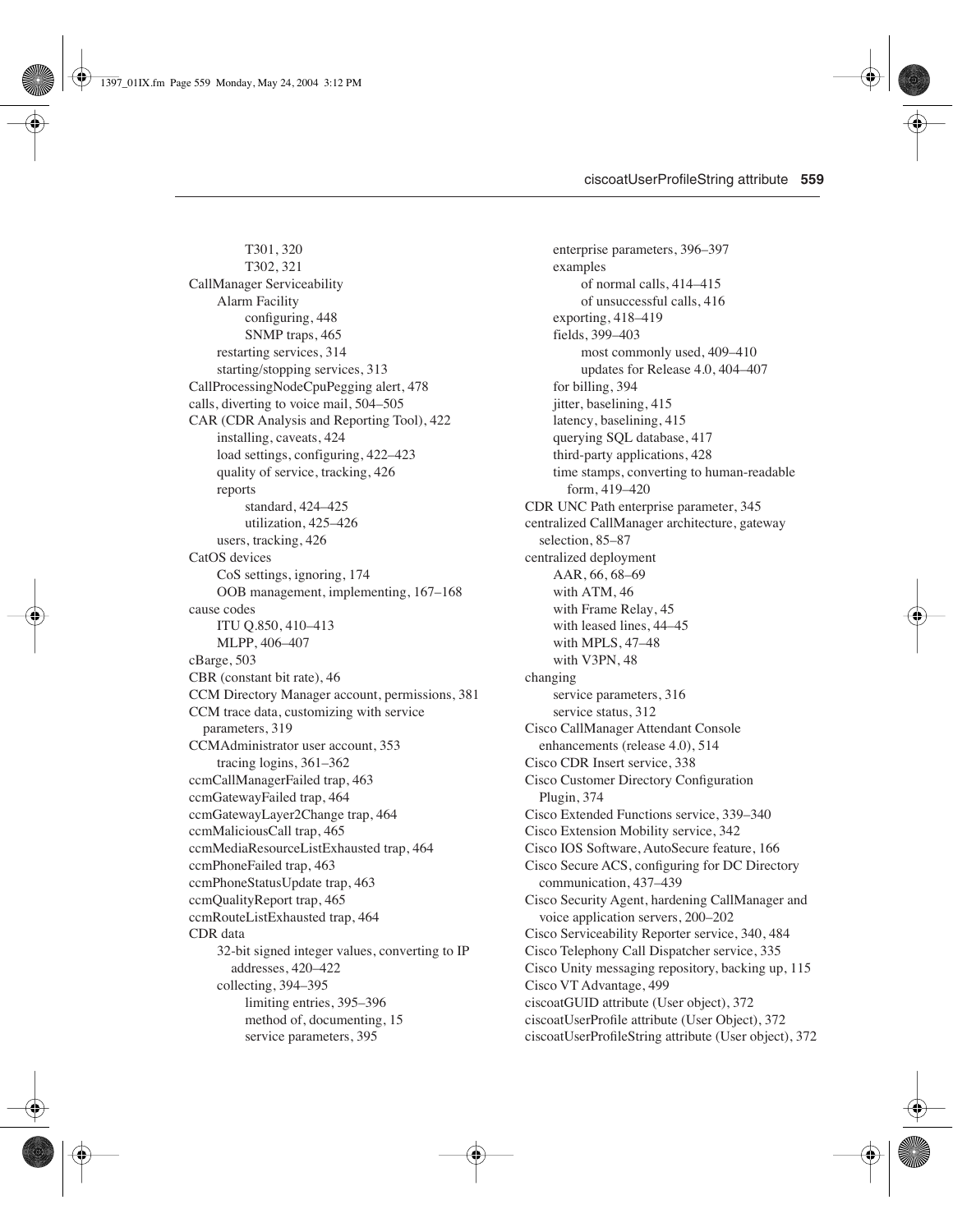CiscoWorks syslog servers, 454–456 classes of service, documenting, 15–16 Cluster Security Mode enterprise parameter, 345 clusters backing up CallManager servers, 113 backup server, selecting, 117 CDR data collection enabling, 395 limiting entries, 395–396 Publisher, attempting MLA configuration changes while down, 355 service parameters, 316 Subscribers, 111 backing up, 113–114 duplicating, 126 reinstalling, 126 CMI (Cisco Messaging Interface) service, 331–333 CMRs examples of normal calls, 414–415 fields, 399–404 codecs, centralized region configuration, 60–61 CodeRedEntry alert, 478 CodeYellowEntry alert, 478 collecting CDR data, 318, 394–395 limiting entries, 395–396 service parameters, 395 commands copy running-config, 116 NBSTAT, 132 comment field (CDR), 405 community strings, 459 selecting, 460–461 comparing Event Viewer and syslog, 458 compartmentalizing services, 203 conferencing cause codes (MLPP), 407 conferencing infrastructure enhancements (release 4.0), 508 configuring AAR, 67–69 accounting, 444 authorization, 442– 444 CallManager Serviceability Alarm, 448 CAR, load settings, 422–423 Cisco Secure ACS for DC Directory communication, 437–439 directory access, 370, 372 LFI with traffic shaping, 58 LLQ, 52–55

locations-based CAC, 62–65 Region setting in CallManager Administration, 60–61 RTMT, 473– 474 alerts, 475 polling interval, 476 SNMP traps, 462– 465 SRST, 71, 73 syslog, multiple server configuration, 456–457 WINS addresses, 129 connectivity restricting with PVLANs, 174– 175 verifying before installation, 95 consistent use of private password phrases, 123–124 contract number, verifying, 97 converting 32-bit signed integer values to IP addresses, 420–422 CDR time stamps to human-readable form, 419–420 copy running-config command, 116 creating Alpha clusters, 140 custom functional groups in MLA, 357 custom reports from RISDC data, 484 Alert Log format, 485 Call Log format, 487–489 Device Log format, 489–490 Perfmon Log format, 490–491 Server Log format, 485– 487 custom user groups in MLA, 358 feature inventory database, 9–14 security policies, 161 training curriculum, 24–26 for administrators, 26–28 user information packets, 34 user-specific accounts in MLA, 357 CriticalServiceDown alert, 479 cron, 456 cRTP (Compressed Real-Time Transport Protocol), adjusting bandwidth consumption, 58 CSA (Cisco Security Agent), 107 CTIManager service, 334 CTL (Cisco Certificate Trust List) Provider service, 338–339 current voice applications, assessing, 18–20 custom functional groups, creating in MLA, 357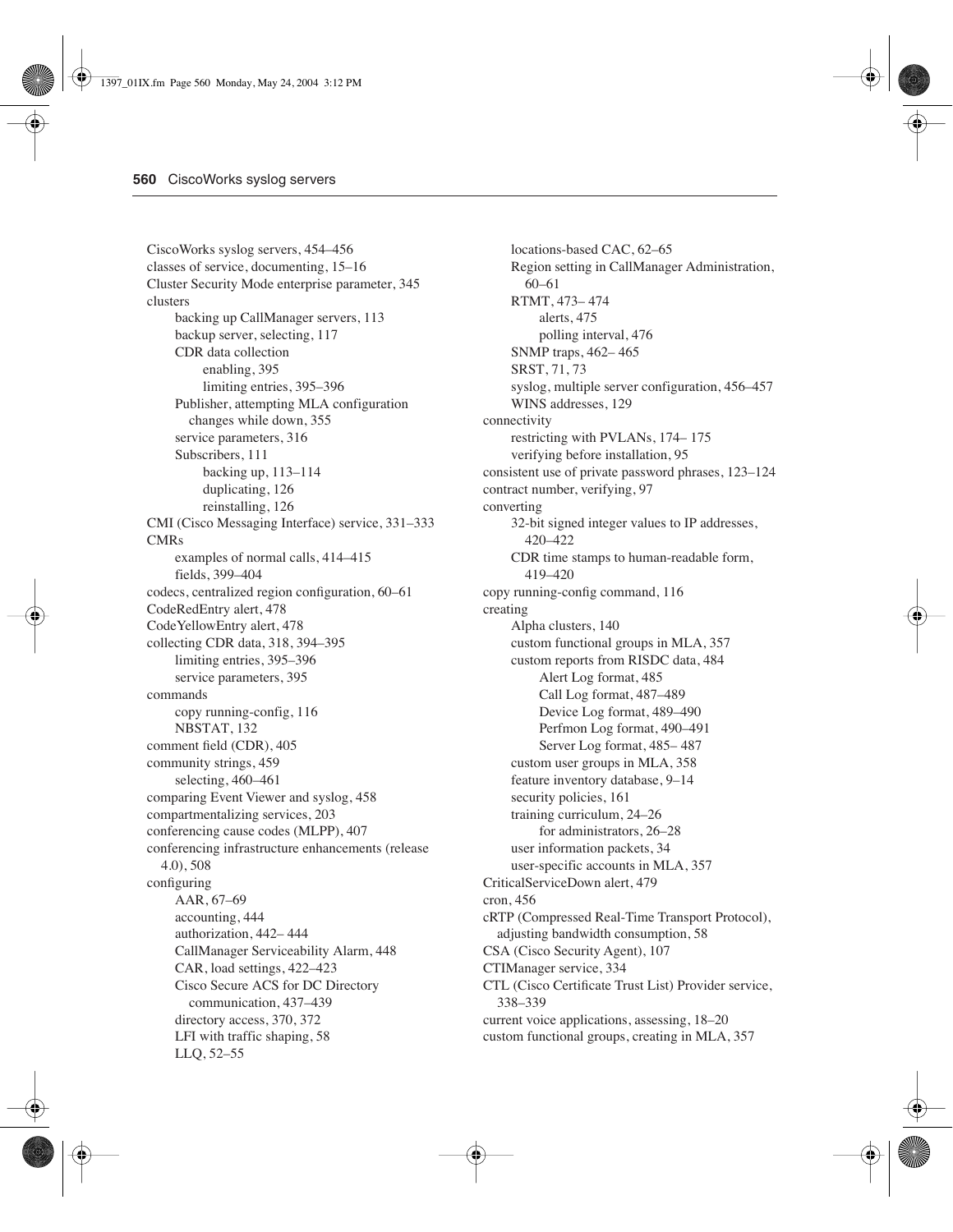custom reports Alert Log format, 485 Call Log format, 487–489 creating from RISDC data, 484 Device Log format, 489–490 Perfmon Log format, 490–491 Server Log format, 485 Service Log format, 486–487 custom user groups, creating in MLA, 358 customizing call park, 326 CCM trace data with service parameters, 319 cutover method, establishing, 31–33

# **D**

DAI (Dynamic ARP Inspection), enabling, 176–179 daily system monitoring, importance of, 436 Data Collection Enabled parameter (RIS Data Collector service), 337 data link layer. *See* Layer 2 security data retention. *See* backup strategies Database Layer Monitor service, 338 database synchronization, verifying, 105 dateTimeConnect field (CDR), 410 dateTimeDisconnect field (CDR), 410 dateTimeOrigination field (CDR), 410 dateTimeStamp field (CDR), 410 DC Directory, communicating with Cisco Secure ACS, 437–439 decimal call clearing cause codes (ITU Q.850), 410–413 dedicated servers, 303 TFTP, 329 Default MOH Volume Level parameter (MOH Audio Translator service), 336 Default Network Locale enterprise parameter, 345 Default User Locale enterprise parameter, 345 dependencies among services, 301–302

deploying SRST, 73–76 WANs with ATM, 46–47 with Frame Relay, 45 with leased lines, 43, 45 with MPLS, 47–48 with V3PN, 48 desktop video telephony, 498–501 destCause\_value field (CDR), 404, 410 destIpAddr field (CDR), 410 destIpPort field (CDR), 404 destPrecedenceLevel field (CDR), 404 destVideoCap\_Codec field (CDR), 404 destVideoCap\_Resolution field (CDR), 405 destVideoTransportAddress\_IP field (CDR), 405 destVideoTransportAddress\_Port field (CDR), 405 Device Log format, 489– 490 Device Search feature (RTMT), 483 Device Security Mode enterprise parameter, 345 devices memory requirements, 22 selecting, 21 device-to-CallManager authentication, 514 DHCP snooping, 176 dial plan, documenting, 14–15 dial tone, selecting for OnNet and OffNet calls, 328 Digit Analysis Complexity parameter, 319 DirAndUIXX.log application log, 354 directory access, 367–369 configuring, 370–372 directory integration, 367–368, 372–373 planning, 375–377 preparing the directory, 377–382 User Creation Base, 383–387 DirectoryConnectionFailed alert, 479 directoryNumPartition field (CDR), 409 DirectoryReplicationFailed alert, 479 DirTrfr (direct transfer), 506 disabling 802.1Q tunneling, 185 broadcast storm control, 186 DTP, 184 IIS on CallManager servers, 363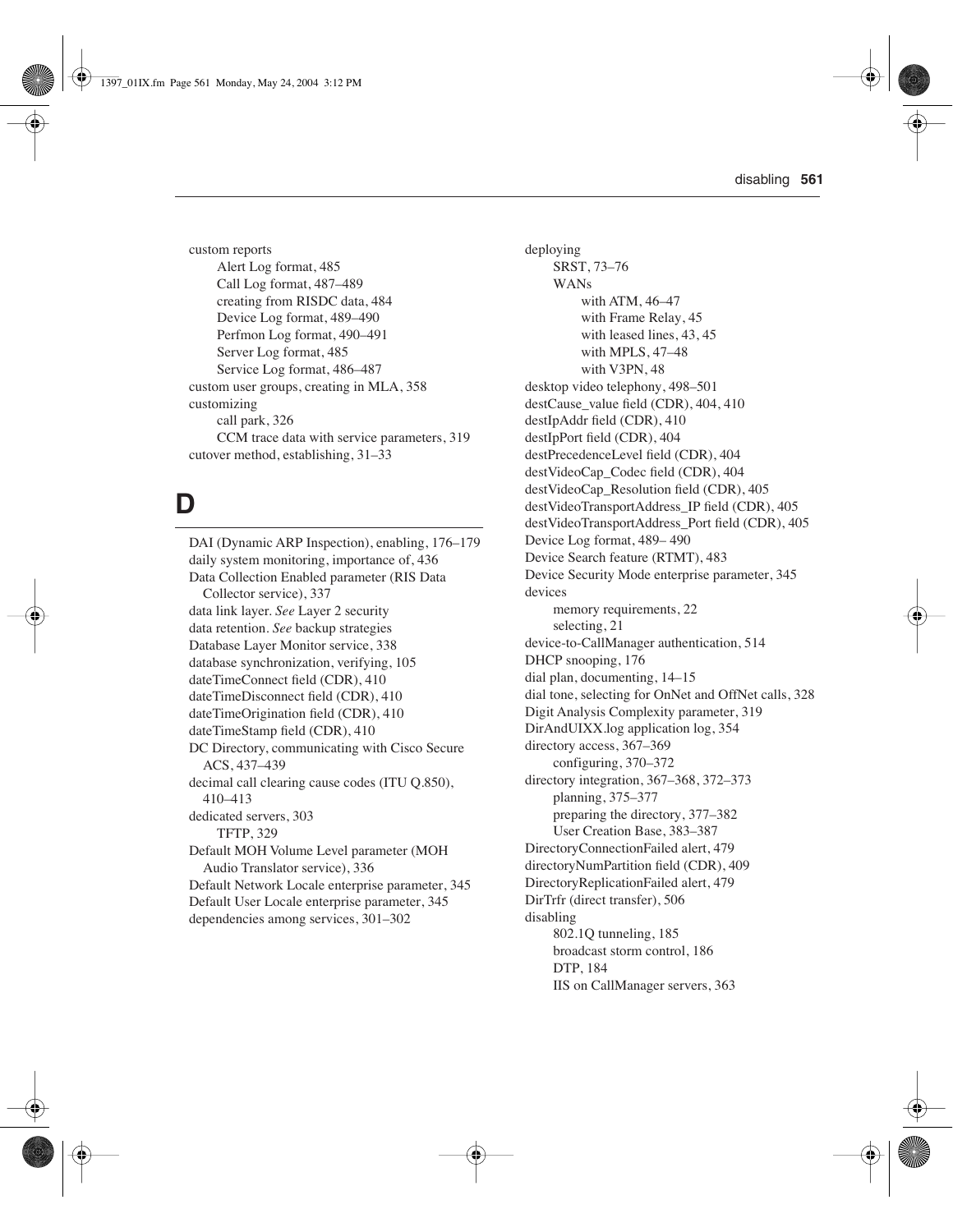Layer 2 control protocols, 179–185 VTP, 183 displaying service parameters for every server, 317 service status, 312 distinctive rings, enabling for OnNet and OffNet calls, 325 diverting calls to voice mail, 504–505 DNA (Cisco Dialed Number Analyzer), customizing data with service parameters, 319 documenting CallManager upgrades, 150–151 CDR method, 16 classes of service, 15–16 current infrastructure, 8 dial plan, 14–15 existing hardware, 20–21 server characteristics, pre-installation checklist, 93–94 domains (Window), CallManger server participation, 100 DoS (denial of service) as security threat, 159 downloading CallManager maintenance releases, 144 Remote Desktop Client, 468 Windows OS upgrades, 144 downtime, surviving with SRST, 69–71, 73–76 PSTN calling during fallback, 82– 84 voice mail during fallback, 78– 80 dropping 802.1q frames on IP Phones, 196 parties from Ad Hoc conferences, 505 DTP, disabling, 184 dual phone and flash cut migration method, 33 duplicating Subscribers, 126

#### **E**

Enable Dependency Records enterprise parameter, 344 enabling Access log file for MLA, 356 CDR data collection, 394–395 time synchronization, 398–399 trace logs for MLA, 355

encrypting administrative control traffic, 168 endpoint provisioning, 207 endpoint image authentication, 208 enrollment, 208–215 operation, 215–218 ensuring adequate backup space, 123 CallManager upgrade version compatibility with Windows OS, 141–142 enterprise-related CDR parameters, 396–397 Epoch time, converting to human-readable form, 419–420 escalation plans, 35 establishing escalation plans, 35 operations procedures, 36–38 problem reporting methods, 35 rollout plan, 28 adding phones, 28–30 cutover method, 31–33 second-day support centers, 34–35 Ethernet port authentication, 170–174 Event Viewer, 457–458 examples of CDRs for normal calls, 414–415 for unsuccessful calls, 416 ExcessiveVoiceQualityReports alert, 479 exporting CDR data, 418–419

#### **F**

failed Subscribers, reinstalling, 126 feature inventory database, creating, 8–11, 13 feature list for release 4.0(1), 493 Ad Hoc conference party drop, 505 annunciator, 497 BAT enhancements, 512 call join, 502–503 cBarge, 503 Cisco CallManager Attendant Console enhancements, 514 conferencing infrastructure enhancements, 508 desktop video telephony, 498–501 DirTrfr, 506 display of configurable call forward information, 505–506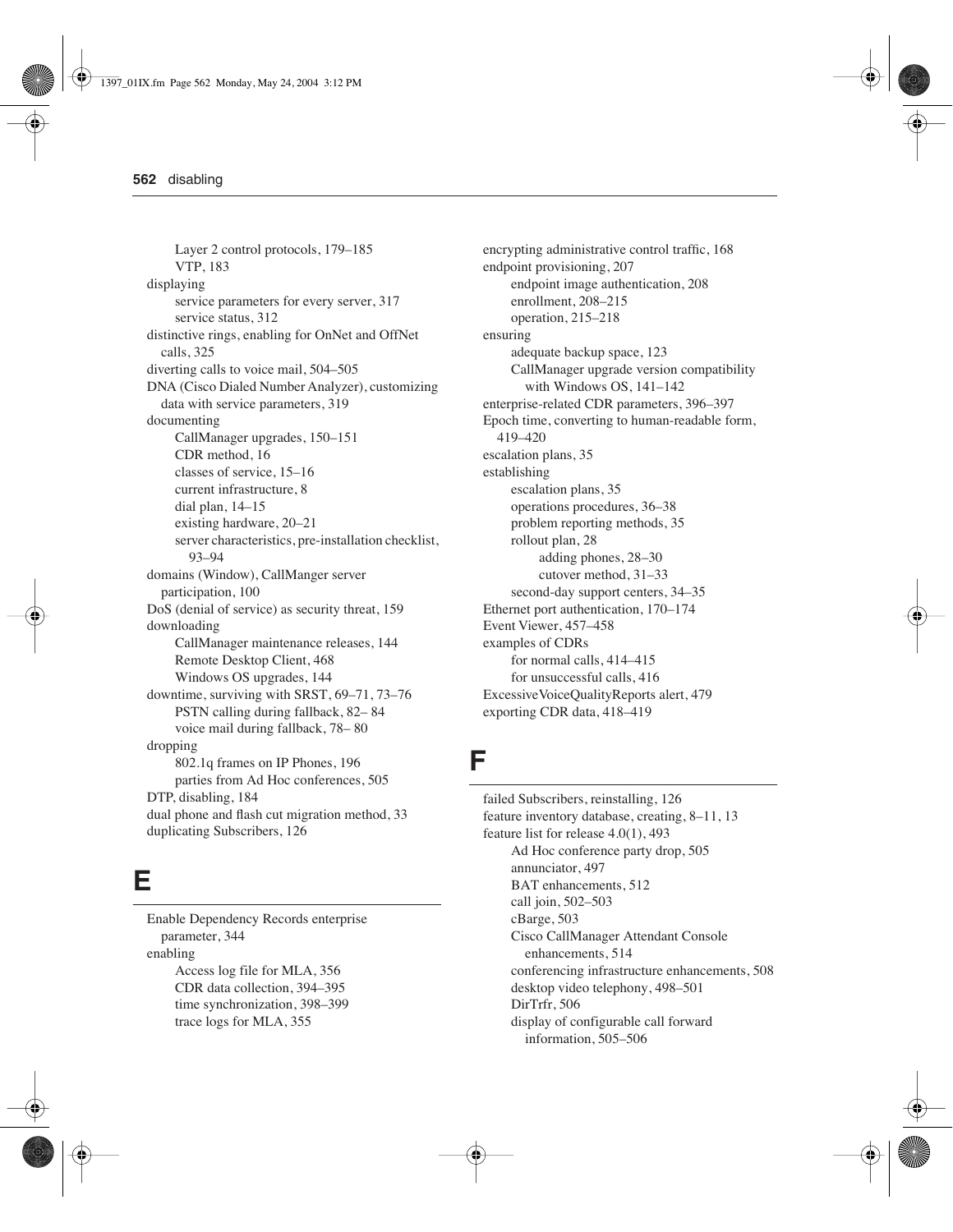hunt group ehancements, 508, 510 iDivert, 504–505 IPMA enhancements, 506–507 management and monitoring enhancements, 513 MCID, 510–511 MLA enhancements, 513 MLPP, 494–496 multiple calls per line appearance, 502 privacy, 504 published API enhancements, 511–512 Q.SIG enhancements, 496-497 security enhancements, 514-515 Service URL, 505 SIP trunk signaling interface, 497–498 fields of CDR data, 399–403 frequently searched fields, 409–410 updates for release 4.0, 404–407 of CMRs, 403–404 of syslog messages, 447 FIFO (first in, first out) queuing, 49 filtering network traffic, 187–190 with NBAR, 189-190 with PACLs, 188 finalCalledPartyLoginUserID field (CDR), 406 finalCalledPartyNumber field (CDR), 409 finalCalledPartyNumberPartition field (CDR), 409 First Digit Timeout parameter (CallManager service), 321 flash cut, 31 forcing NetBIOS name lookups, 128 Forward Maximum Hop Count parameter, 321 Forward No Answer Timer parameter, 321 fractional PRI, 325 Frame Relay jitter, reducing with LFI, 57 WAN deployment architecture, 45 frequently stored files, backing up, 114 functional groups creating custom groups in MLA, 357 permissions, 349–352 overlapping, managing, 359–360 privileges assigning, 359

user groups, 349

# **G-H**

GARP, ignoring on IP Phones, 194–195 gateways backing up, 115–116 selecting for centralized CallManager architecture, 85–87 generating CAR utilization reports, 425–426 privileges report in MLA, 356 globalCallID\_callId field (CDR), 409 H323 FastStart Inbound parameter, 326 hard drives, adding to servers, 22 hardening access via IP phones, 194–196 CallManager and Voice application servers, 197 Cisco-provided hardening, 197 services, compartmentalizing, 203 with account/password policies, 204–207 with Cisco Security Agent, 200–202 with patches and updates, 197, 199 with Secure Remote Administration, 202–203 with virus protection software, 200 routers and switches, 165–167 hardware, documenting, 20–21 host-based monitoring, 434 HP Insight Agents, 462–463 HR, updating personnel changes in MLA, 362 HSRP (Hot Standby Routing Protocol), authenticating, 192–193 hunt group enhancements (release 4.0), 508–510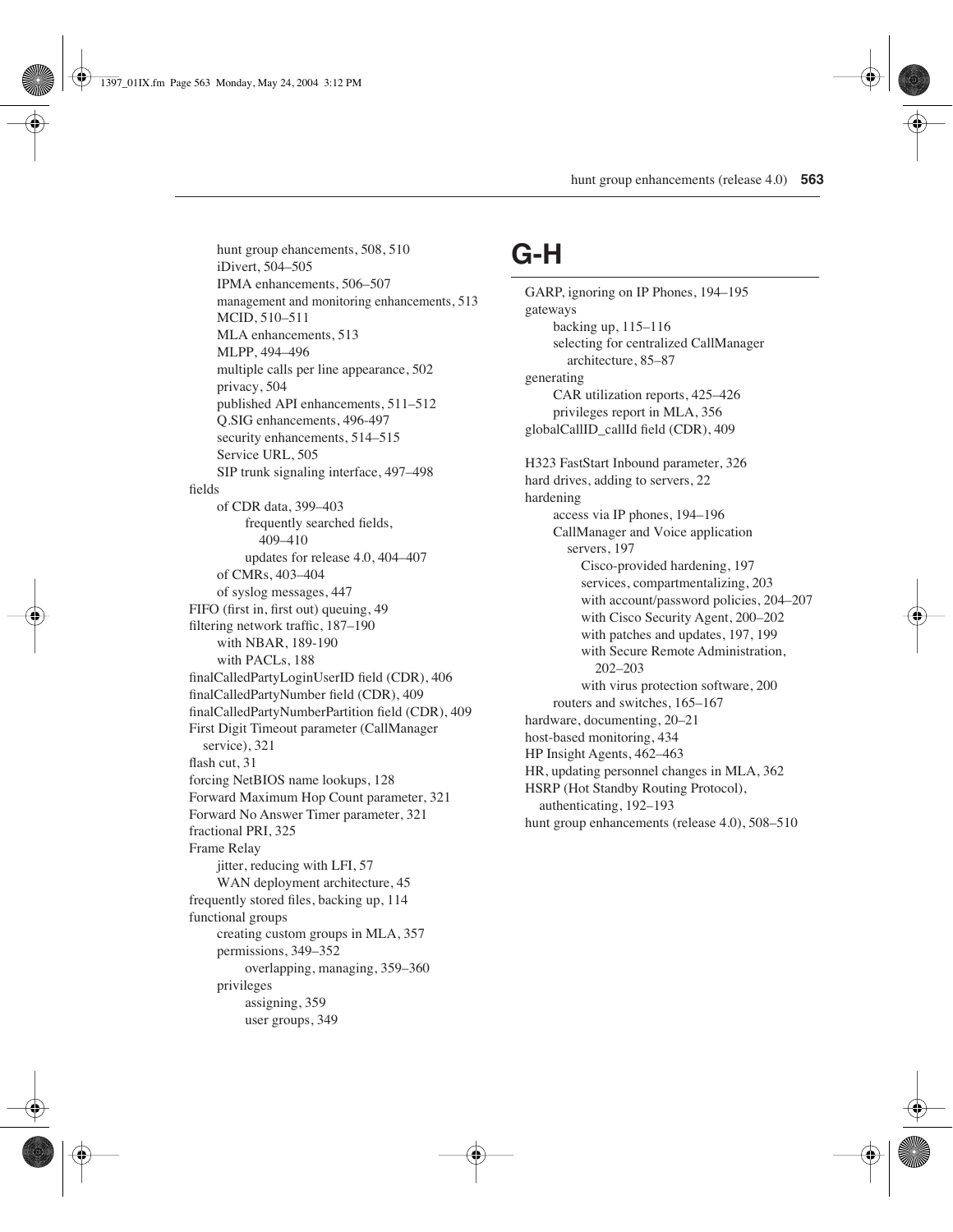**I**

iDivert, 504–505 ignoring CoS settings on CatOS devices, 174 GARP on IP Phones, 194–195 IIS, disabling on CallManager servers, 363 implementing, OOB management on IOS/CatOS devices, 167–168 infrastructure security feature checklist, 164–165 documenting, 8 installing CallManager, 91 adapter teaming, 96 consistent server passwords, creating, 101 contract number, verifying, 97 installation media, preparing, 94 LMHOSTS file, updating, 100 locating key directories and files, 98–99 logistics checklist, 92–93 network connectivity, verifying, 95 post-installation tasks adding Cisco virus protection software, 107 caveats against unsupported software, 103 double-checking pre-installation checklist, 102 maintaining current user accounts, 104 maintaining OS parameters, 103 patching, 104 verifying database synchronization, 105 verifying optimal NIC settings, 105–106 power supply connections, verifying , 95 reading release notes, 97–98 server characteristics, documenting, 93–94 service releases, 152–155 VNC, 470–471 Windows domain participation, avoiding, 100 installing CAR, caveats, 424 integrity, violations of, 160 Interdigit Timeout parameter (CallManager service), 321 International Number Prefix parameter, 325 inventory database, creating, 9–14 IOS routers, implementing OOB management, 167–168

IOS-based gateways, backing up, 115–116 IP addresses allocating, 190–191 converting from, 32-bit signed integer values, 420–422 IP Manager Assistant service, 341 IP phones 802.1Q frames, dropping, 196 directory access, configuring, 370–372 GARP, ignoring, 194–195 IP RTP priority, minimizing latency on WANs, 50–52 IP Voice Media Streaming App service, 333–334 IPMA enhancements (release 4.0), 506–507 IPSec, securing interserver communication, 219 ISAPI (Internet Service API) filter, 353 ISAPIFilterXXXXXX.txt application log, 354 ITU Q.850, cause codes, 410–413

# **J–L**

jitter CDR data, baselining, 415 reducing on WANs, 56 with LFI, 56–57

labeling backup tapes, 117 lastRedirectDnPartition field (CDR), 409 lastRedirectRedirectOnBehalfOf field (CDR), 405 lastRedirectRedirectReason field (CDR), 406 latency, baselining CDR data, 415 Layer 2 security 802.1Q tunneling, disabling, 185 broadcast storm control, disabling, 186 connectivity, restricting, 174–175 control protocols, disabling, 179–184 CoS settings, restricting, 174 DAI, enabling, 177–179 DHCP replies, denying, 175 DHCP snooping, 176 Ethernet port access, restricting with Ethernet port authentication, 170–174 HSRP, authenticating, 193 IP addresses, allocating, 191 MAC addresses, restricting on switch ports, 169 network traffic, filtering, 187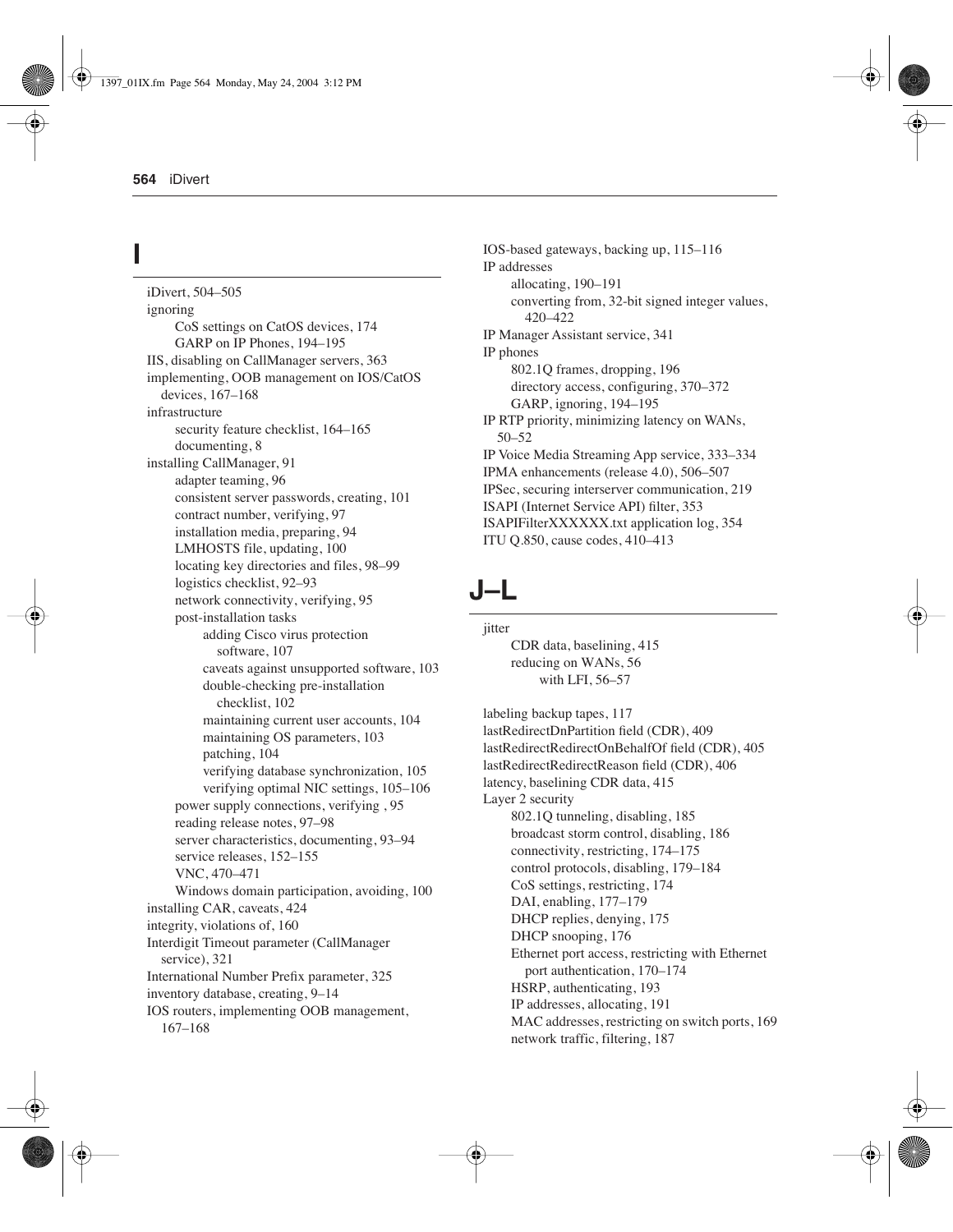on IP Phones dropping, 802.1Q frames, 196–197 ignoring GARP, 194–195 voice traffic, prioritizing, 186–187 Layer 3 security HSRP, authenticating, 192 IP addresses, allocating, 190 network traffic, filtering, 188–190 routing protocol traffic, authenticating, 191–192 layers of OSI reference model, 163 LDAP (Lightweight Directory Access Protocol), 353 leased lines, WAN deployment architecture, 43–45 LFI reducing jitter on Frame Relay networks, 57 reducing jitter on point-to-point links, 56 limiting CDR database entries, 395–396 DHCP responses with Option, 82, 175 Linux-based syslog servers, configuring, 451–454 LLP, minimizing latency on WANs, 52–55 LLQ, minimizing latency on WANs, 50 LMHOSTS file name resolution, 129–131 updating, 100 load settings (CAR), configuring, 422–423 LocalNetPriority, 377 locating key directories and files for installation, 98–99 locations-based CAC, configuring, 62, 64–65 Locations Trace Details Enabled parameter, 319 Lock-and-Key security, 469 log files backing up, 114 for release 4.x, 354 logistics checklist, CallManger installation, 92– 93 LowAvailableDiskSpace alert, 480 LowAvailableMemory alert, 480 LowCallManagerHeartbeatRate alert, 480 LowTcdServerHeartbeatRate alert, 480 LowTFTPServerHeartbeatRate alert, 480

### **M**

MAC addresses, restricting on switch ports, 169–170 maintaining availability, 6–7 password consistency across servers, 101 maintenance releases, downloading, 144 MaliciousCallTrace alert, 480 management and monitoring enhancements (release 4.0), 513 managing overlapping permissions in MLA, 359–360 trace facility file sizes, 467–468 mandatory services, 302–305 mass storage media, labeling, 117 master file (Windows), reading, 152 Max CDR Records parameter (Database Layer Monitor service), 338 Max Forward Hops to DN parameter, 322 Maximum Ad Hoc Conference parameter, 327 Maximum Login Time parameter (Cisco Extension Mobility service), 342 Maximum MeetMe Conference Unicast parameter, 327 Maximum Number of Registered Devices parameter, 320 Maximum Phone Fallback Queue Depth parameter, 320 MCID (malicious call identification), 510–511 MCSs (Media Convergence Servers), 111 MediaListExhausted alert, 476, 480 messages, syslog CallManager Serviceability Alarm, 448 format, 447 router logging, 449–451 severity levels, 446 severity levels, selecting, 448 MgcpDChannelOutOfService alert, 481 MIBs, 459 Microsoft Excel, converting UTC and IP addresses, 421–422 Microsoft Performance, 466 migration, methods of, 31 flash cut, 31 PBX migration, 31–33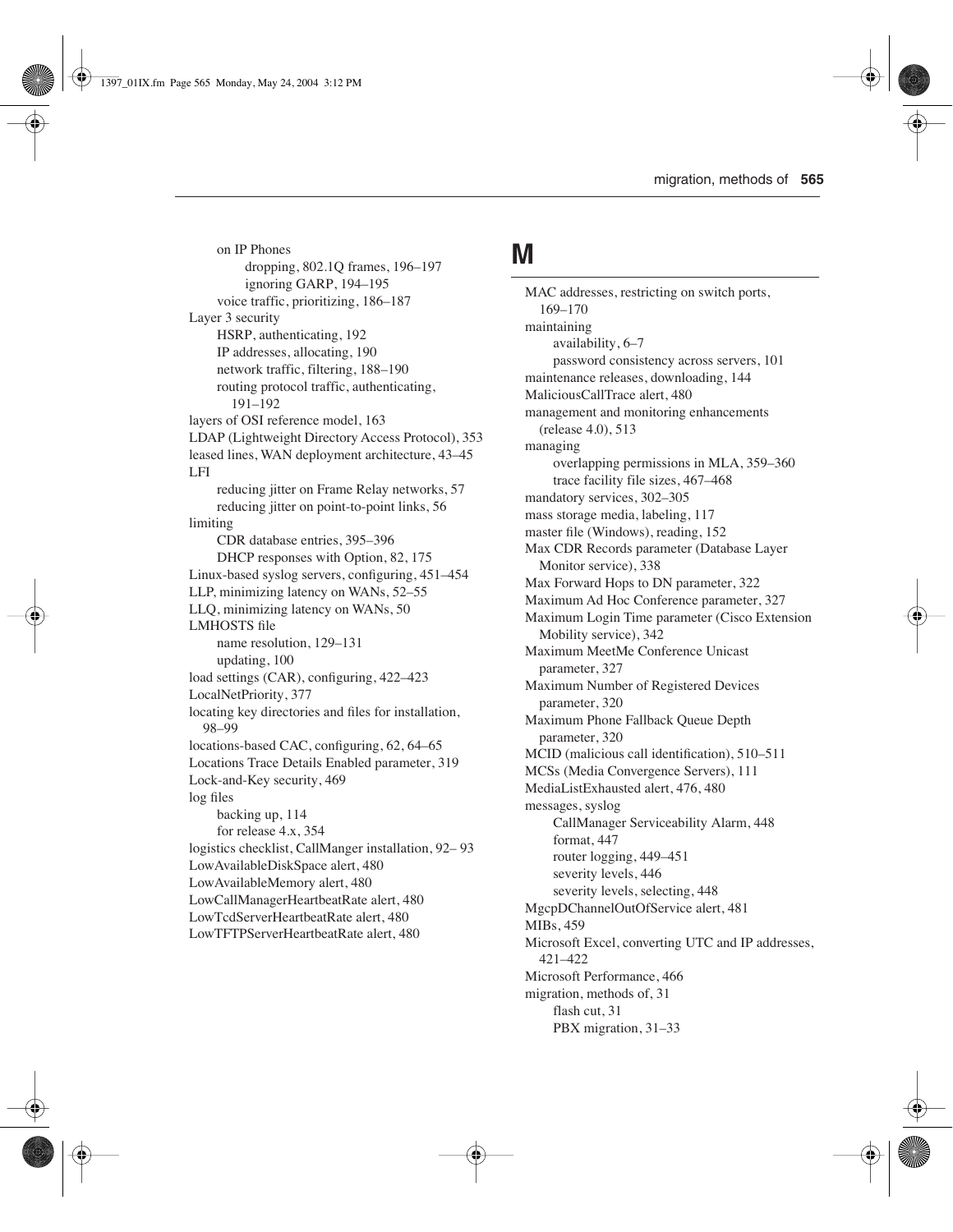minimizing latency on WANs, 49–50 with IP RTP, 50–52 with LLP, 52–55 misconfigurations, mitigating disaster with backup strategy, 116–117 mismatched SQLSvc passwords, troubleshooting, 134 mitigating security threats routers and switches, hardening,165–167 on CallManager and voice application servers, 197–207 on IOS/CatOS devices, 168 on Layer 2 802.1Q tunneling, disabling, 185 broadcast storm control, disabling, 186 connectivity, restricting, 174–175 control protocols, disabling, 179–185 DAI, enabling, 176, 178–179 default native VLAN value, reassigning, 184 DHCP snooping, 176 dropping 802.1Q frames on IP phones, 196–197 DTP, disabling, 184 ignoring CoS settings on CatOS devices, 174 ignoring GARP on IP Phones, 194–195 limiting DHCP responses, 175 network traffic, filtering, 187–190 voice traffic, prioritizing, 186–187 VTP, disabling, 183 with Ethernet port authentication, 170–174 with port security, 169–170 on Layer 3 HSRP, authenticating, 192–193 IP addresses, allocating, 190–191 routing protocol traffic, authenticating, 191–192 MLA (multilevel administration), 349, 458 Access file, monitoring, 356, 360 access, restricting, 362 application logs, 354 attempting configuration changes while Publisher is down, 355 CCMAdministrator user account, 353 tracing logins, 361–362

custom functional groups, creating, 357 custom user groups, creating, 358 enabling for release 4.x, 355 enhancements to release 4.0, 513 functional groups, 349 assigning privileges, 359 permissions, 349–352 overlapping permissions, managing, 359–360 privileges report, generating, 356 security audits, 364 standard user groups, permissions, 350–352 super user, 349 trace logs, enabling, 355 unauthorized web browser access, preventing, 363 updates from previous release, 353 backup and restore operations, 354 disabled features, 353 log file location, 354 user-specific accounts checking against HR, 362 creating, 357 MLPP (Multilevel Precedence and Preemption), 494–495 cause codes, 406–407 conferencing cause codes, 407 precedence calls to another network, 496 precedence calls withing cluster, 496 precedence values, 407 modifying administrator account, caveats against, 104 OS parameters, caveats against, 103 MOH Audio Translator service, 335–336 Default MOH Volume Level parameter, 336 MOH sources, backing up, 114 monitoring CAR, 424–426 media resouces with RTMT media resouces monitoring with RTMT, 475 MLA Access log file, 356, 360 trunk utilization with RTMT, 476 utilization reports, 425–426 monitoring tools, 435 AAA, 436–437 accounting, configuring, 444 authorization, configuring, 442– 444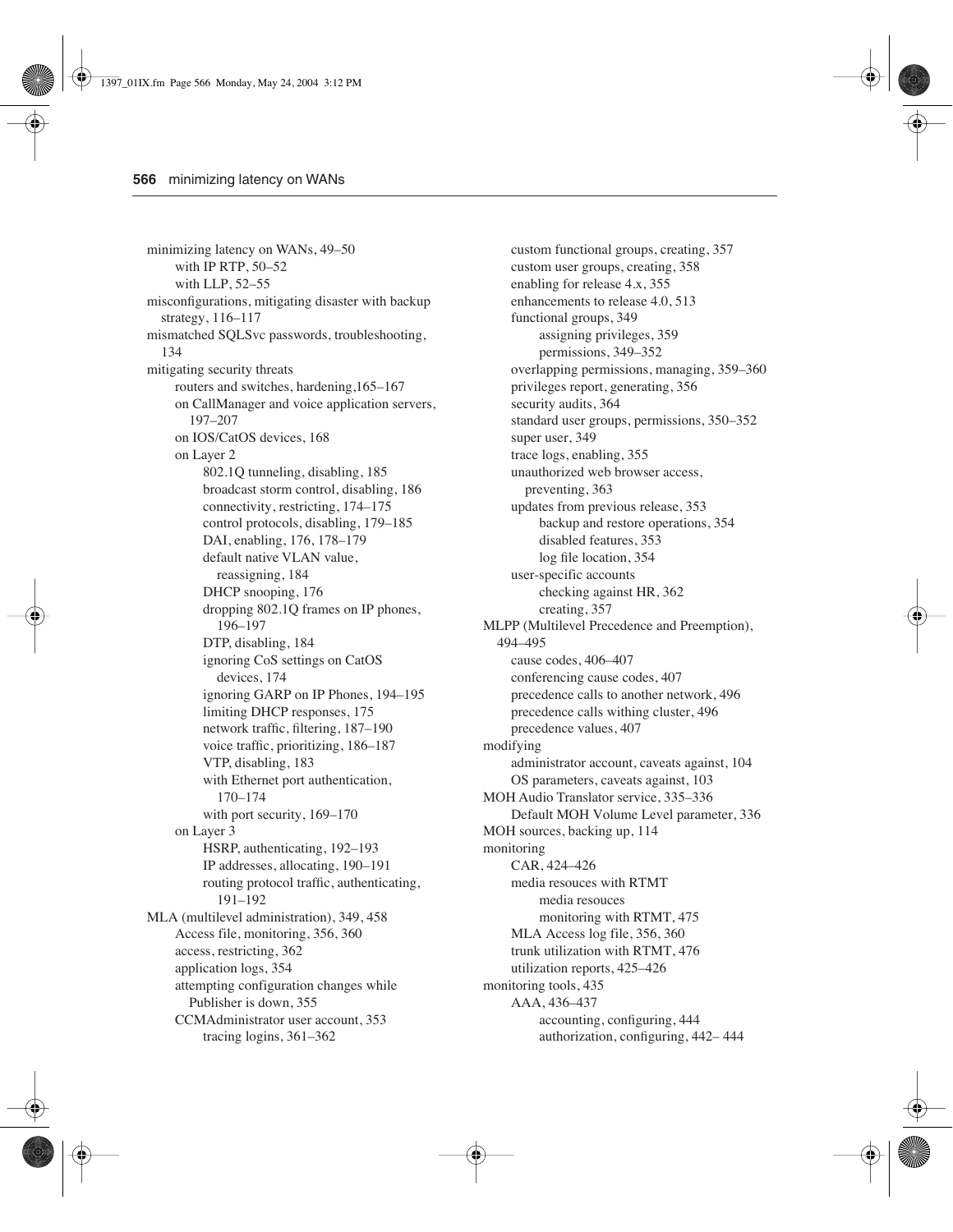protocol selection, 437 restricting access, 439–442 daily monitoring, 436 Microsoft Performance, 466 SNMP, 459–460 community strings, 460–461 traps, 462– 465 SRA, 466 syslog, 445 analyzers, 457 CallManager Serviceability Alarm, 448 CiscoWorks syslog server, 454–456 cron, 456 Event Viewer, 457–458 facilities, 446 Linux-based server configuration, 451–454 message format, 447 message severity levels, 446 multiple server configuration, 456–457 router logging, 449–451 severity level, selecting, 448 Terminal Services, 468 security vulnerabilities, 469–470 unsupported agents, 435 versus host-based monitoring, 434 moving system into production, 152 MPLS (Multiprotocol Label Switching), WAN deployment architecture, 47–48 Multiple Login Behavior parameter (Cisco Extension Mobility service), 343 multiple syslog server configuration, 456–457 multiple-domain AD forest, placing User Creation Base, 383

# **N**

name resolution LMHOSTS file, 129–131 WINS, configuring, 129 National Number Prefix parameter, 325 native VLAN value, reassigning, 184 NBAR (Network-Based Application Recognition), filtering network traffic, 189–190 NBTSTAT command, 132

NetBIOS forcing name lookups, 128 name resolution issues, troubleshooting, 128 resolving names with LMHOSTS file, 129–132 network layer. *See* Layer 3 security network traffic, filtering, 187–190 with NBAR, 189–190 with PACLs, 188 NICs (Network Interface Cards) adapter teaming, 96 optimal settings, verifying, 105–106 no answer ring duration, 321 NonCallProcessingNodeCpuPegging alert, 481 nonrepudiation, violation of, 160 NTP (Network Time Protocol), enabling time synchronization, 398–399 NumberOfRegisteredGatewaysDecreased alert, 481 NumberOfRegisteredGatewaysIncreased alert, 481 NumberOfRegisteredMediaDevicesDecreased alert, 481 NumberOfRegisteredMediaDevicesIncreased alert, 481 NumberOfRegisteredPhonesDropped alert, 481

# **O**

obtaining CallManager upgrade media, 143 Offhook to First Digit Timer parameter, 321 OffNet calls, selecting dial tone, 328 one-time passwords, implementing, 168 OnNet calls, selecting dial tone, 328 OOB (out-of-band) management, implementing on IOS/CatOS devices, 167–168 operations procedures, establishing, 35, 37 optional services, 302–305 recommendations for 500+ user systems, 305–306 recommendations for 1500+ user systems, 306–307 recommendations for 10,000+ user systems, 307–308 recommendations for 20,000+ user systems, 309–312 origCalledPartyRedirectedOnBehalfOf field (CDR), 405 origCalledPartyRedirectReason field (CDR), 406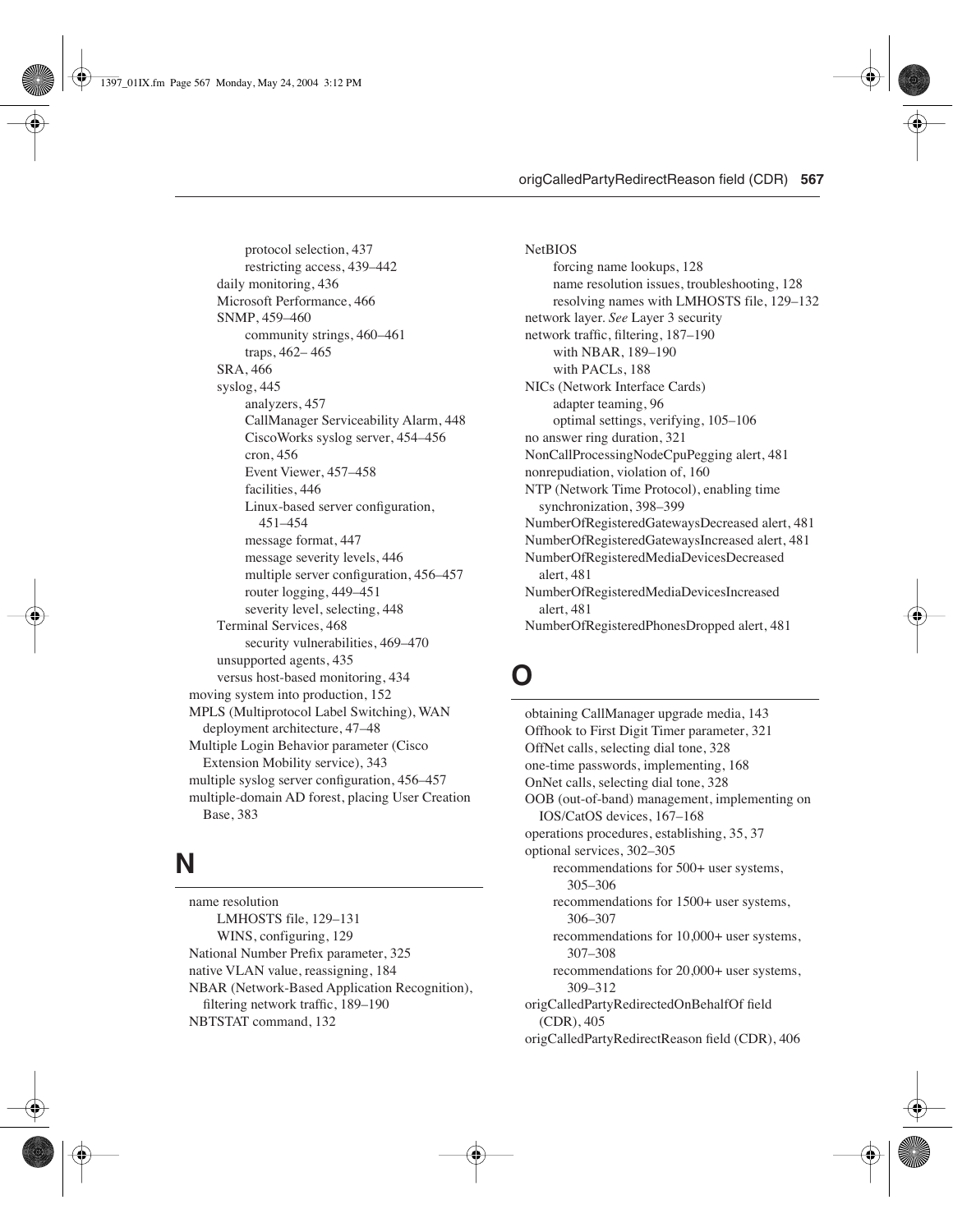origCause\_value field (CDR), 404, 410 originalCalledPartyNumber field (CDR), 409 originalCalledPartyNumberPartition field (CDR), 409 origIpAddr field (CDR), 410 origIpPort field (CDR), 403–404 origPrecedenceLevel field (CDR), 404 origVideoCap\_Codec field (CDR), 404 origVideoCap\_Resolution field (CDR), 404 origVideoTransportAddress\_IP field (CDR), 405 origVideoTransportAddress\_Port field (CDR), 405 OSI reference model, layers of, 163 overlapping permissions, managing in MLA, 359–360 oversubscription monitoring with weekly voice messaging utilization reports, 426 preventing with CAC, 60–65

### **P**

PACLs (port access control lists), filtering network traffic, 188 parameters CallManager service Call Park Display timer, 326 H323 FastStart Inbound, 326 Maximum Ad Hoc Conference, 327 Maximum MeetMe Conference Unicast, 327 National Number Prefix, 325 Party Entrance Tone, 327 Preferred G711 Millisecond Packet Size, 328 Preferred G723 Millisecond Packet Size, 328 Preferred G729 Millisecond Packet Size, 328 Preferred GSM EFR Millisecond Packet Size, 328 Silence Suppression for Gateways, 328 Speed Dial Await Further Digits, 323 Strip G.729 Annex B from Capabilities, 328

Subscriber Number Prefix, 325 Suppress MOH to Conference Bridge, 327 changing, 316 customizing CCM traces and DNA data, 319 displaying for every server, 317 enterprise parameters, 343–345 Unknown Caller ID Text parameter, specifying, 322 Party Entrance Tone parameter, 327 passwords consistent use of, 101, 123–124 for CCMAdministrator user account, changing, 353 SQL mismatches, troubleshooting, 134 patches, 104 installing, 152, 154–155 versus upgrades, 138–139 PerfMon, 466 Perfmon Log format, 490–491 performance counters, setting threshold triggers, 482 performing backups with BARS, 119 checking log files for errors, 122 default backup targets, 120–121 moving backup files, 122 permissions for CCM Directory Manager account, 381 for functional groups, 349–352 for standard user groups, 350–352 PermissionsXXXXXX.txt application log, 354 personnel changes, updating through HR department, 362 planning backup strategies, 117 consistent password phrases, 123–124 ensuring backup space, 123 default backup targets, 120–121 moving backup files, 122 performing backups with BARS, 119–122 scheduling backups, 118 selecting appropriate backup server, 117 directory integration, 375–377 plugins, Cisco Customer Directory Configuration Plugin, 374 point-to-point links, reducing jitter with LFI, 56 polling interval, configuring on RTMT, 476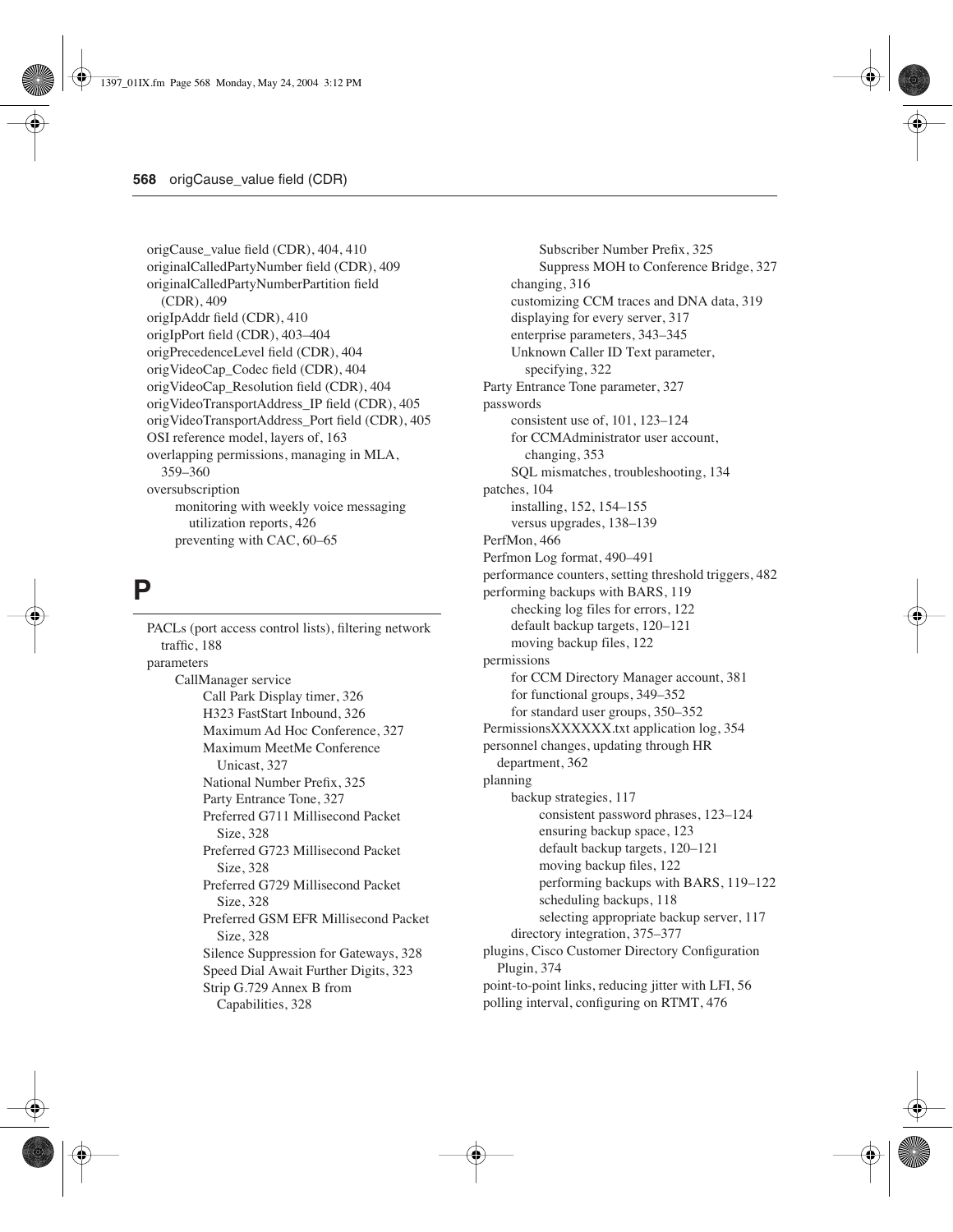post-installation tasks caveats when using unsupported software, 103 database synchronization, verifying, 105 double-checking pre-installation checklist, 102 existing user accounts, maintaining, 104 optimal NIC settings, verifying, 105–107 OS parameters, maintaining, 103 patching, 104 power supplies, verifying connections before installation, 95 precautions, observing while installing service releases, 154–155 precedence values (MLPP), 407 preconfigured RTMT alerts, 477–478 CallProcessingNodeCpuPegging, 478 CodeRedEntry, 478 CodeYellowEntry, 478 CriticalServiceDown, 479 DirectoryConnectionFailed, 479 DirectoryReplicationFailed, 479 ExcessiveVoiceQualityReports, 479 LowAvailableDiskSpace, 480 LowAvailableMemory, 480 LowCallManagerHeartbeatRate, 480 LowTcdServerHeartbeatRate, 480 LowTFTPServerHeartbeatRate, 480 MaliciousCallTrace, 480 MediaListExhausted, 480 MgcpDChannelOutOfService, 481 NonCallProcessingNodeCpuPegging, 481 NumberOfRegisteredGatewaysDecreased, 481 NumberOfRegisteredGatewaysIncreased, 481 NumberOfRegisteredMediaDevices-Decreased, 481 NumberOfRegisteredMediaDevices-Increased, 481 NumberOfRegisteredPhonesDropped, 481 RouteListExhausted, 482 Preferred G711 Millisecond Packet Size parameter, 328 Preferred G723 Millisecond Packet Size parameter, 328 Preferred G729 Millisecond Packet Size parameter, 328 Preferred GSM EFR Millisecond Packet Size parameter, 328

pre-installation tasks adapter teaming, 96 contract number, verifying, 97 documenting server characteristics, 93–94 double-checking, 102 logistics checklist, 92 network connectivity, verifying, 95 power supply connections, verifying, 95 preparing installation media, 94 reading release notes, 97–98 preparing CallManager upgrade checklist, 142–143 for directory integration, 377–382 installation media, 94 preventing BPDU Spanning-Tree attacks with BPDU Guard, 181–182 oversubscription with CAC, 60 location-based CAC, 62–65 unathorized web browser access, 363 PRI fractional, 325 prioritizing voice traffic, 186–187 privacy ehancements for release 4.0(1), 504 violations of, 160 private password phrases, consistent use of, 123–124 privileges, assigning to functional groups, 359 privileges report (MLA), generating, 356 problem reporting methods, establishing, 35 provisioning endpoints, 207 endpoing image authentication, 208 enrollment, 208–215 PSTN (public-switched telephone network), 69 published API enhancements (release 4.0), 511–512 Publisher, 111 attempting MLA configuration changes while down, 355 PUT (Product Upgrade Tool), 143

### **Q**

Q.SIG enhancements, 496–497 QoS (quality of service) bandwidth consumption, adjusting on WANs, 58–59 jitter, minimizing on WANs, 56–57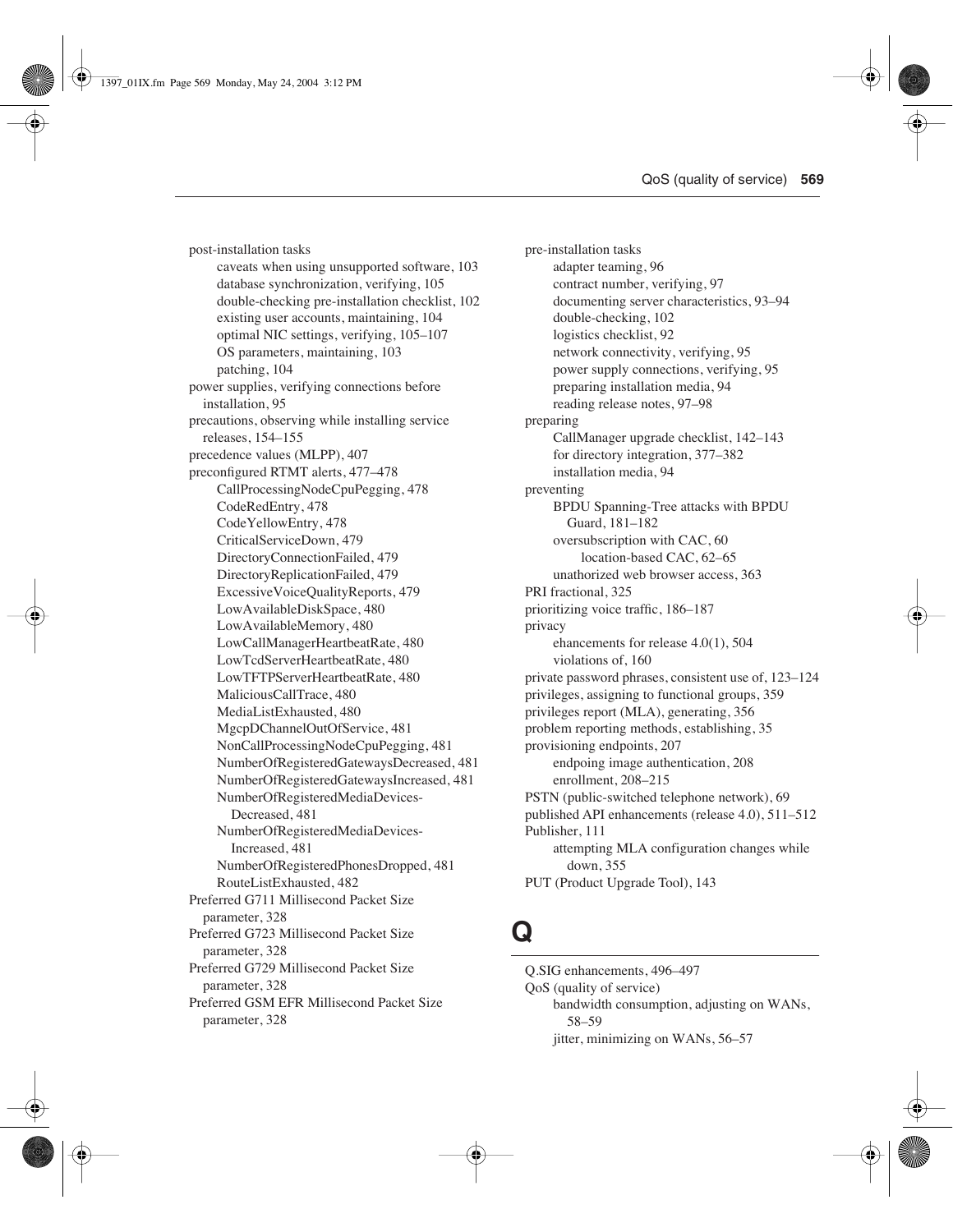latency, minimizing on WANs, 49–55 tracking via CAR, 426 Query Builder, querying known CDR values, 417 queuing FIFO, 49 IP RTP priority, minimizing latency on WANs, 50–52 LLP, minimizing latency on WANs, 52–55 LLQ, minimizing latency on WANs, 50

# **R**

RADIUS (Remote-Access Dial-In User Service) authentication, configuring, 440–442 RAID (redundant array of inexpensive disks) implementing staging environments for CallManager upgrades, 140 remirroring with spare drive, 150 README files, 152 reassigning default native VLAN value, 184 recipients to alerts (RTMT), selecting, 475 redundancy, backup strategies, 112 backing up CallManager servers, 113 backing up Cisco Unity messaging repository, 115 backing up frequently stored files, 114 backing up gateways, 115–116 backing up log files, 114 backing up MOH sources, 114 backing up router/switch configurations, 116 backing up Subscriber, 113–114 reestablishing RAID mirroring, 150 Region setting (CallManager Administration), configuring, 60–61 reinstalling Subscribers, 126 release  $4.0(1)$ feature list, 493 Ad Hoc conference party drop, 505 annunciator, 497 BAT enhancements, 512 call join, 502–503 cBarge, 503 Cisco CallManager Attendant Console enhancements, 514

conferencing infrastructure enhancements, 508 desktop video telephony, 498–501 DirTrfr, 506 display of configurable call forward information, 505–506 hunt group enhancements, 508–510 iDivert, 504–505 IPMA enhancements, 506–507 management and monitoring enhancements, 513 MCID, 510–511 MLA enhancements, 513 MLPP, 494–495 precedence calls to another network, 496 precedence calls within cluster, 496 multiple calls per line appearance, 502 privacy, 504 published API enhancements, 511–512 Q.SIG enhancements, 496–497 security enhancements, 514-515 Service URL, 505 SIP trunk signaling interface, 497–498 updated CDR fields, 404– 406 codec values, 407 MLPP cause codes, 406 MLPP precedence values, 407 redirect reason codes, 408-409 video resolution values, 408 release 4.x MLA, enabling, 355 updates from previous release, 353–354 release notes, reading, 97–98 release timeline of CallManager components, 139 Remember the Last User Logged In parameter (Cisco Extension Mobility service), 343 Remote Desktop Client, downloading, 468 remote upgrades, VNC, 470–471 replication (SQL), troubleshooting, 133–134 reports (CAR), 424–425 utilization, 425–426 rerouting calls with AAR, 66, 68– 69 resolving NetBIOS names with LMHOSTS file, 129–132 restarting services in CallManager Serviceability, 314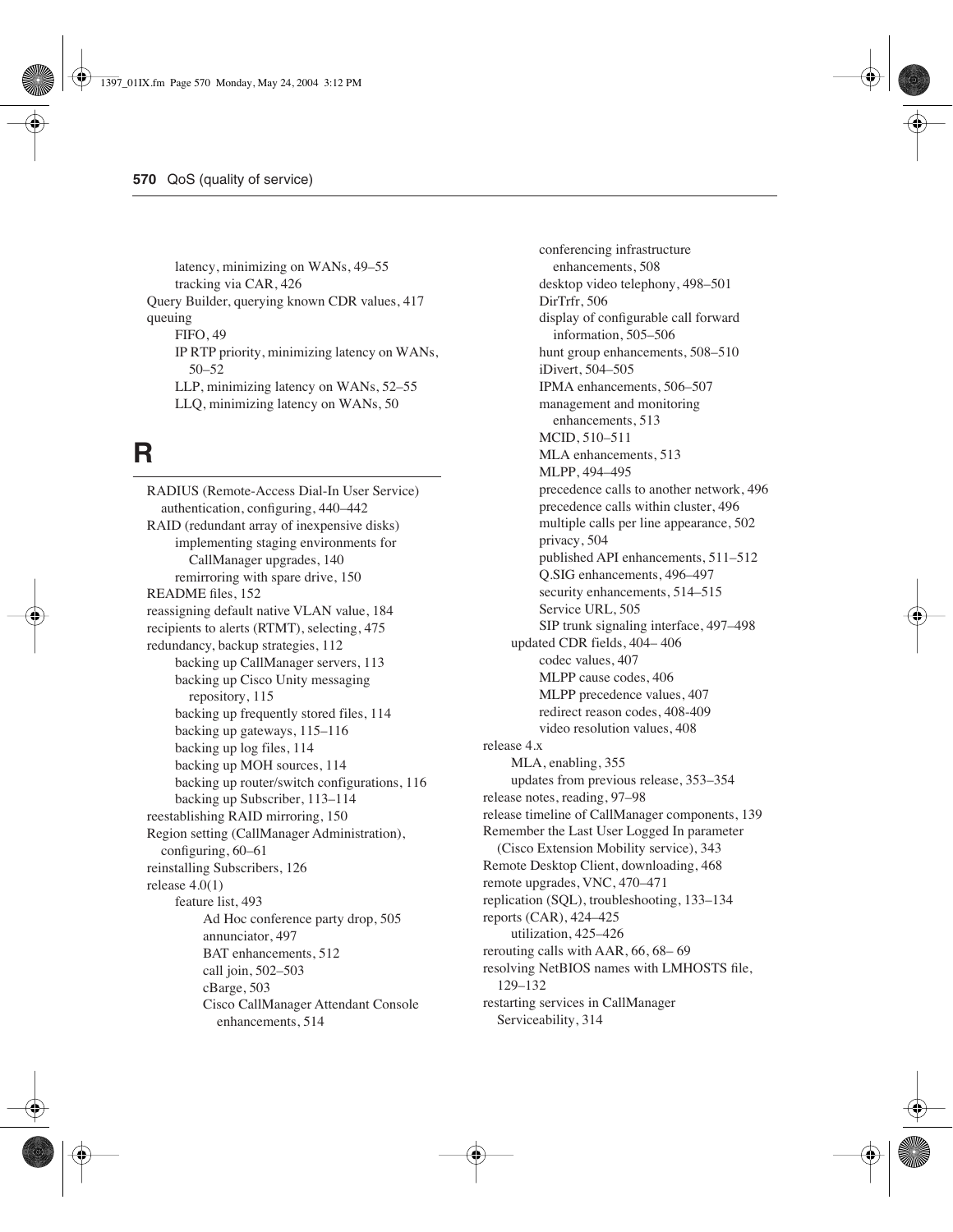Restore Wizard (BARS), 126 restoring from BARS backups, 125 restricting access with AAA authentication, 439–440 RADIUS configuration, 440–442 TACACS+ configuration, 440 access with MLA, 362 CDR database entries, 395–396 Ethernet port access, 170–174 Layer 2 connectivity, 174–175 MAC addresses on switch ports, 169–170 RIS Data Collector service, 336–337 rollout plan, establishing, 27–32 RouteListExhausted alert, 482 router/switch configurations, backing up, 116 routers hardening, 165–167 syslog configuration, 449–451 routing protocol traffic, authenticating, 191–192 RTMT (Real-Time Monitoring Tool) alerts, 475 preconfigured, 477–482 recipients, selecting, 475 changes from previous releases, 474 Cisco Serviceability Reporter service, 483 configuring, 473 counters, setting threshold triggers, 482 custom reports Alert Log format, 485 Call Log format, 487–489 creating, 484 Device Log format, 489–490 Perfmon Log format, 490–491 Server Log format, 485 Service Log format, 486–487 Device Search feature, 483 media resources, monitoring, 475 polling interval, configuring, 476 trunk utilization, monitoring, 476 running Upgrade Assistant Utility, 145

### **S**

scheduling backups, 118 change freezes, 147–150 searching CDR SQL database, 417 second-day support centers, establishing, 33–34 Secure Remote Administration, hardening CallManager and voice application servers, 202–203 security, 7–8 802.1Q tunneling, disabling, 185 administrative control traffic, encrypting, 168 audits, performing, 364 AutoSecure feature (IOS routers), 166 broadcast storm control, disabling, 186 CoS settings, ignoring on CatOS devices, 174 DAI, enabling, 176–179 default native VLAN value, reassigning, 184 DHCP responses, limiting, 175 DHCP snooping, 176 DTP, disabling, 184 endpoint provisioning, 207 endpoint image authentication, 208 enrollment, 208–215 enhancements to release 4.0, 514–515 Ethernet port authentication, 170–174 HSRP, authenticating, 192–193 infrastructure security feature checklist, 164–165 interserver communication, facilitating with IPSec, 219 IP addresses, allocating, 190–191 Layer 2 connectivity, restricting, 174–175 control protocols, disabling, 179–185 MLA, 349 Access file, monitoring, 360 Access log files, monitoring, 356 application logs, 354 attempting configuration changes while Publisher is down, 355 CCMAdministrator account, tracing logins, 361–362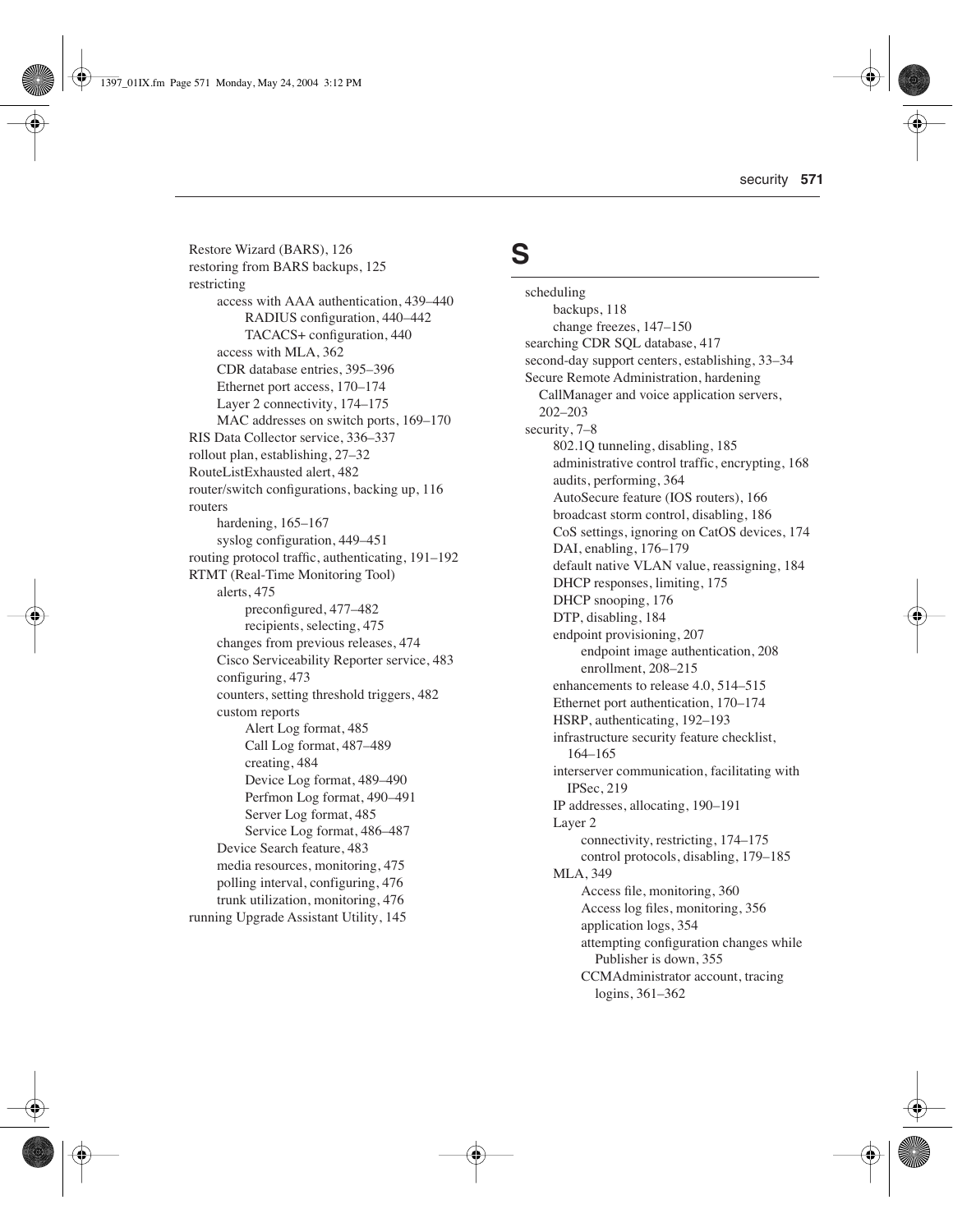CCMAdministrator user account, 353 custom functional groups, creating, 357 custom user groups, creating, 358 functional groups, 349–352 overlapping permissions, managing, 359–360 privileges report, generating, 356 privileges, assigning to functional groups, 359 restricting access, 362 standard user groups, 350– 352 super user, 349 trace logs, enabling, 355 updates from previous release, 353–354 user-specific accounts, creating, 357 network traffic, filtering, 187–190 on CallManager and voice application servers, hardening, 197–207 on IP Phones 802.1Q frames, dropping, 196 GARP, ignoring, 194–195 one-time passwords, implementing, 168 policies, creating, 161 Port Security, 169–170 routers, hardening, 165–167 routing protocol traffic, authenticating, 191–192 single points of failure, avoiding, 161–163 unauthorized web browser access, preventing, 363 voice traffic, prioritizing, 186–187 VTP, disabling, 183 X.509v3 certificates, 215 endpoint operation, 215–218 selecting AAA protocol, 437 backup servers, 117 CallManager upgrade version, 141 community strings, 460–461 devices, 21 memory requirements, 22 dial tones for OnNet and OffNet calls, 328 gateways for centralized CallManager architecture, 85– 87 phone types, 23–24 RTMT alert recipients, 475 syslog message severity levels, 448 serialization delay, 56

Server Log format, 485 servers dedicates, 303 hardware vendor, selecting, 21–22 restoring, 125 Service Log format, 486–487 service releases. *See also* patches installing, 152–155 Service URL, 505 services, 303, 304–305 advanced, 316 B-Channels, removing from service for maintenance, 324–325 CallManager service collecting CDR data, 318 parameters, 319–322 Cisco CDR Insert, 338 Cisco Extended Functions, 339–340 Cisco Extension Mobility, 342 Cisco Serviceability Reporter, 340 Cisco Telephony Call Dispatcher, 335 clusterwide parameters, 316 CMI, 331–333 compartmentalizing, 203 CTIManager, 334 CTL Provider, 338–339 Database Layer Monitor, 338 dedicated servers, 303 dependencies, 301–302 enterprise parameters, 343–345 IP Manager Assistant, 341 IP Voice Media Streaming App, 333–334 MOH Audio Translator, 335–336 Default MOH Volume Level parameter, 336 optional recommendations for 500+ user systems, 305–306 recommendations for 1500+ user systems, 306–307 recommendations for 10,000+ user systems, 307–308 recommendations for 20,000+ user systems, 309–312 parameters changing, 316 checking for every server, 317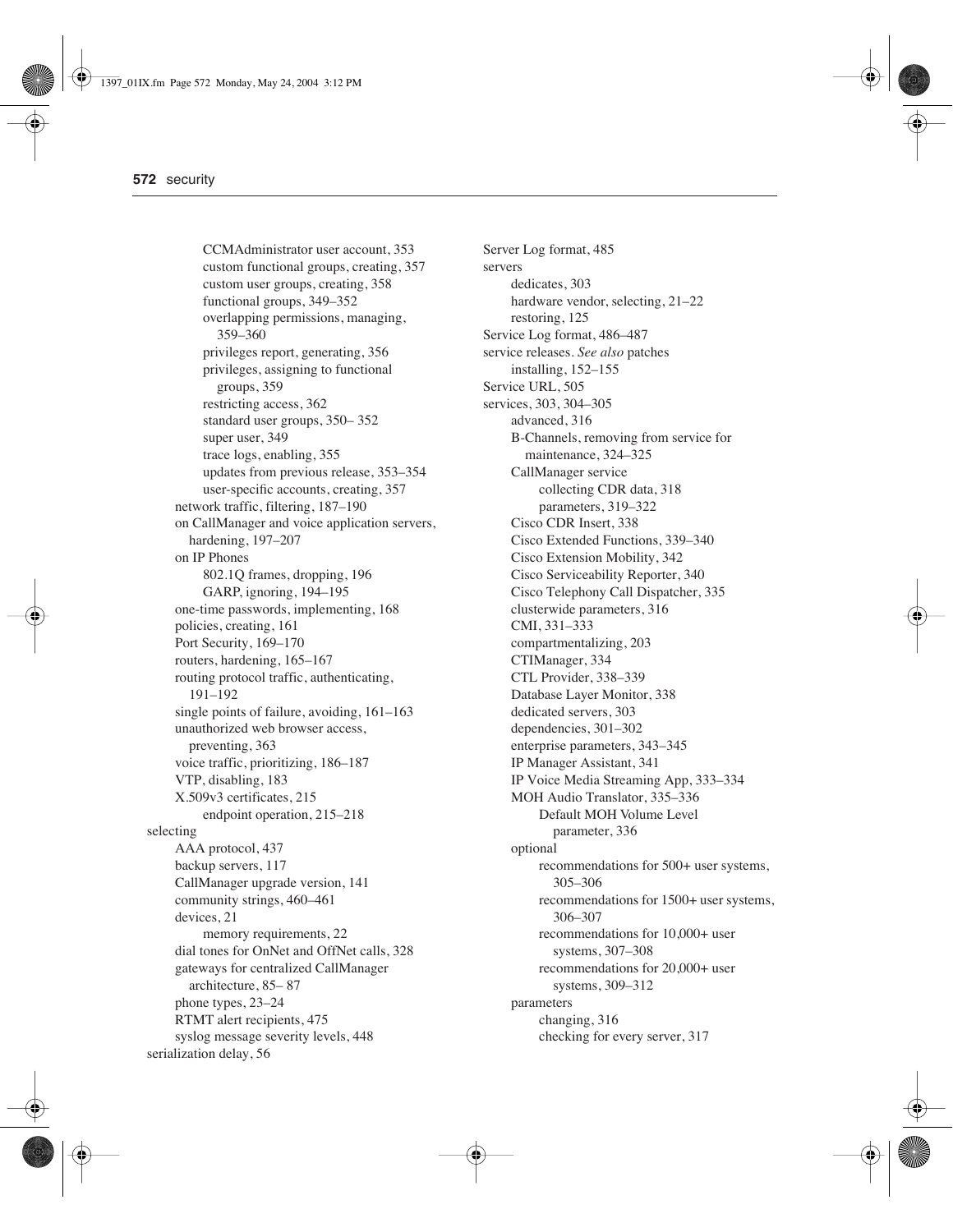Speed Dial Await Further Digits, 323 Unknown Caller ID Text parameter, specifying, 322 restarting, 314 RIS Data Collector, 336–337 starting/stopping, 313 status, displaying, 312 TFTP, 328–331 WebDialer, 341 severity levels (syslog messages), selecting, 448 Show Ring Settings enterprise parameter, 345 Silence Suppression for Gateways parameter, 328 single points of failure, avoiding, 161, 163 single-domain AD forest, placing User Creation Base, 383 SIP trunk signaling interface (release 4.0(1)), 497–498 SMDI (simplified message desk interface), CMI service, 331–332 SNMP (Simple Network Management Protocol), 459–460 community strings, 460–461 traps, 462 ccmCallManagerFailed, 463 ccmGatewayFailed, 464 ccmGatewayLayer2Change, 464 ccmMaliciousCall, 465 ccmMediaResourceListExhausted, 464 ccmPhoneFailed, 463 ccmPhoneStatusUpdate, 463 ccmQualityReport, 465 ccmRouteListExhausted, 464 for CallManager Serviceability Alarm facility, 465 HP Insight Agents, 462–463 Speed Dial Await Further Digits parameter, 323 spreadsheets (Microsoft Excel), converting to UTC and IP addresses, 421–422 SQL database (CDR) exporting CDR data, 418–419 querying known CDR values, 417 replication, troubleshooting, 133–134 SRA (Serviceability Reports Archive), 466 SRST (Survivable Remote Site Telephony), 69, 112 configuring, 71–73 deploying, 73–76 PSTN calling during fallback, 82– 84

user functionality, 70 voicemail during fallback, 78– staging servers, performing CallManager upgrades, 140, 146 staging servers, performing CallManager upgrades, 140, 146 documentation, 150–151 moving system into production, 152 reestablishing RAID mirroring, 150 scheduling change freezes, 147–150 standard functional groups, 349 standard user groups, permissions, 350–352 starting services in CallManager Serviceability, 313 Statistics Enabled parameter, 322 Status Enquiry Poll Flag parameter, 319 storage media, labeling, 117 Strip G.729 Annex B from Capabilities parameter, 328 Subscriber Number Prefix parameter, 325 Subscribers, 111 backing up, 113–114 duplicating, 126 IIS, disabling, 363 reinstalling, 126 super user, 349 Suppress MOH to Conference Bridge parameter, 327 surviving WAN outages with SRST, 69–76 PSTN calling during fallback, 82– 84 voicemail during fallback, 78–80 switches, hardening, 165–167 syslog, 445 analyzers, 457 CallManager Serviceability Alarm, 448 CiscoWorks syslog server, 454–456 cron, 456 Event Viewer, 457–458 facilities, 446 Linux-based server configuration, 451–454 message format, 447 message severity levels, 446–448 multiple server configuration, 456–457 router logging, configuring, 449–451 versus Event Viewer, 458 system performance, managing with service parameters, 320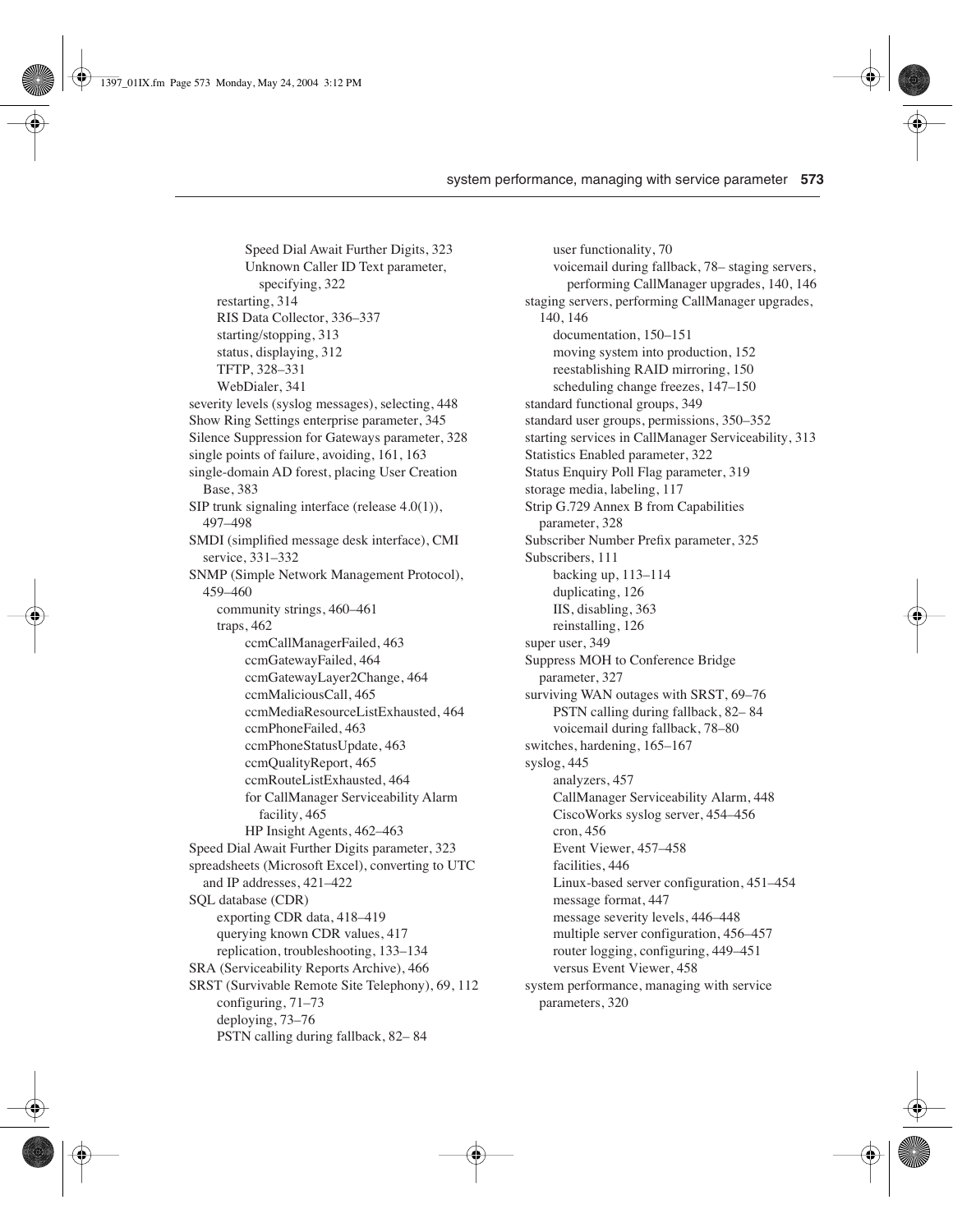#### **T**

T301 Timer parameter, 320 T302 Timer parameter, 321 TACACS+ (Terminal Access Controller Access Control Server plus), configuring authentication, 440 TAPS (Tool for Auto-Registered Phones Support), 27–28 Terminal Services, 468 security vulnerabilities, 469–470 TFTP (Trivial File Transfer Protocol) service, 328–331 dedicated servers, 329 third-party applications backup utilities, caveats when using, 121 CDR-related, 428 threats to security, 159 mitigating hardening routers and switches, 165–167 on CallManager and voice application servers, 197–207 on IOS/CatOS devices, 168 on Layer, 2, 169–190 on Layer 3, 190–193 single points of failure, 161–163 time stamps, converting Epoch time to humanreadable form, 419–420 time synchronization, enabling, 398–399 tool-based monitoring, 435 trace facility, managing file size, 467–468 tracing CCMAdministrator account logins, 361–362 enabling MLA log files, 355 tracking CAR statistics, 426 training curriculum creating, 24– 26 for administrators, 26–28 traps ccmCallManagerFailed, 463 ccmGatewayFailed, 464 ccmGatewayLayer2Change, 464 ccmMaliciousCall, 465 ccmMediaResourceListExhausted, 464 ccmPhoneFailed, 463 ccmPhoneStatusUpdate, 463 ccmQualityReport, 465

ccmRouteListExhausted, 464 configuring, 462 for CallManager Serviceability Alarm Facility, 465 HP Insight Agents, 462–463 triggers, setting on performance counters, 482 troubleshooting SQL replication problems, 133–134 using CDR data, 394 WINS name resolution, 128 troubleshooting reports (CAR), 424–425 trunk utilization, monitoring with RTMT, 476

### **U**

unauthorized access as security threat, 159 to web browser, preventing, 363 Unknown Caller ID Text parameter, specifying, 322 unsuccessful calls, examples of generated CDRs, 416 unsupported administrative CallManager operations, 390 unsupported agents, caveats when using, 435 unsupported software, caveats when adding to CallManager servers, 103 updating LMHOSTS file, 100 Upgrade Assistant Utility, running, 145 upgrading CallManger maintenance releases, downloading, 144 media, obtaining, 143 preparing upgrade checklist, 142–143 running Upgrade Assistant Utility, 145 selecting appropriate version, 141 version compatibility with Windows OS, ensuring, 141–142 versus patching, 138–139 Windows OS upgrades, downloading, 144 with staging server, 140, 146 documentation, 150–151 moving system into production, 152 RAID-capable servers, 140 reestablishing RAID mirroring, 150 scheduling change freezes, 147–150 with VNC, 470–471 user accounts, CCMAdministrator user account, 353